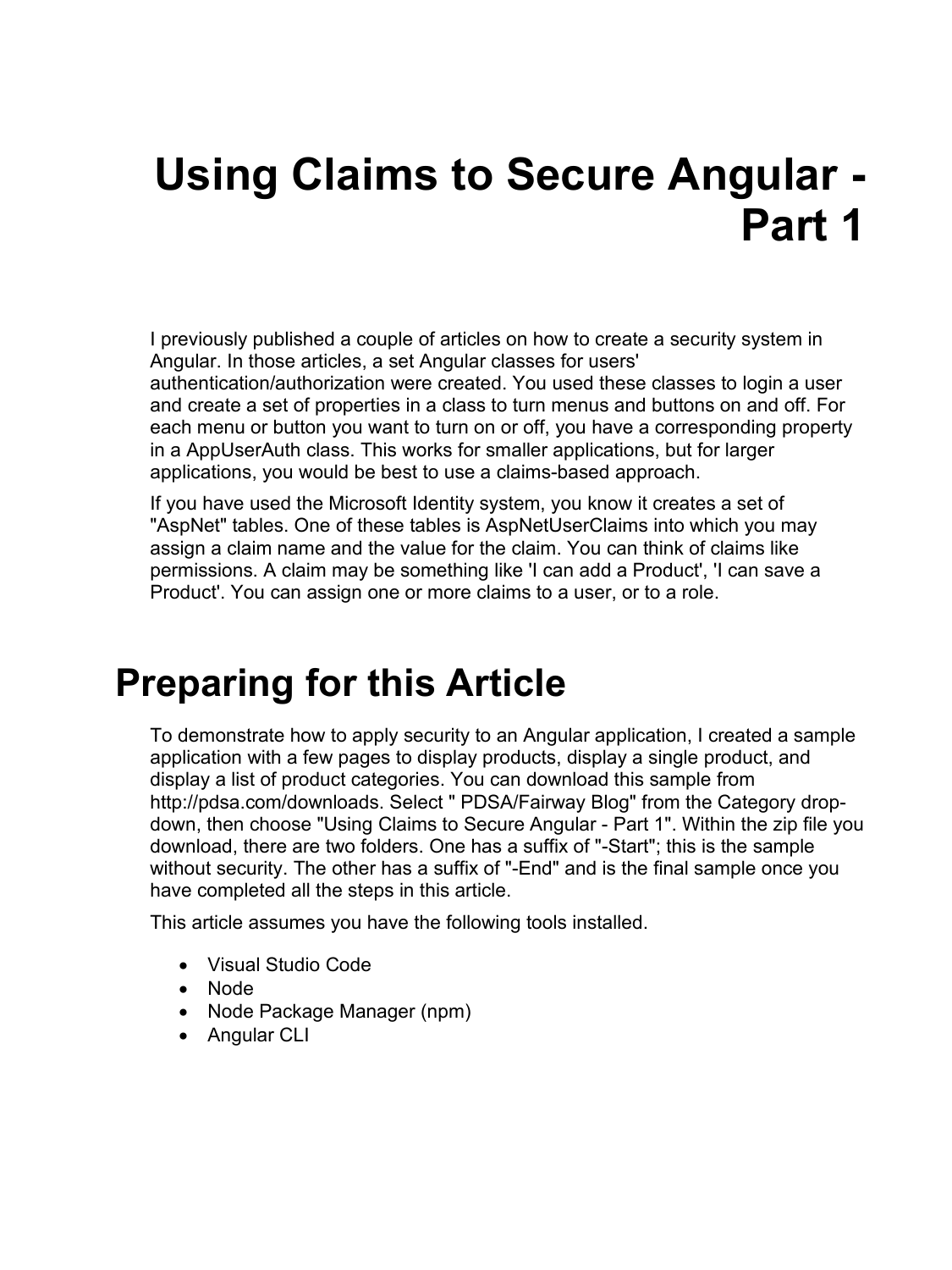# **A Look at the Sample Application**

In the sample you downloaded, there are two menus, Products and Categories (Figure 1), that you may wish to turn off based on claims assigned to a user. On the product and category list pages (Figure 1), you may want to turn off the Add button based on claims.



Figure 1: Product list page

On the product detail page (Figure 2), the Save button may be something you wish to turn off. Perhaps someone can view product detail, but not modify the data.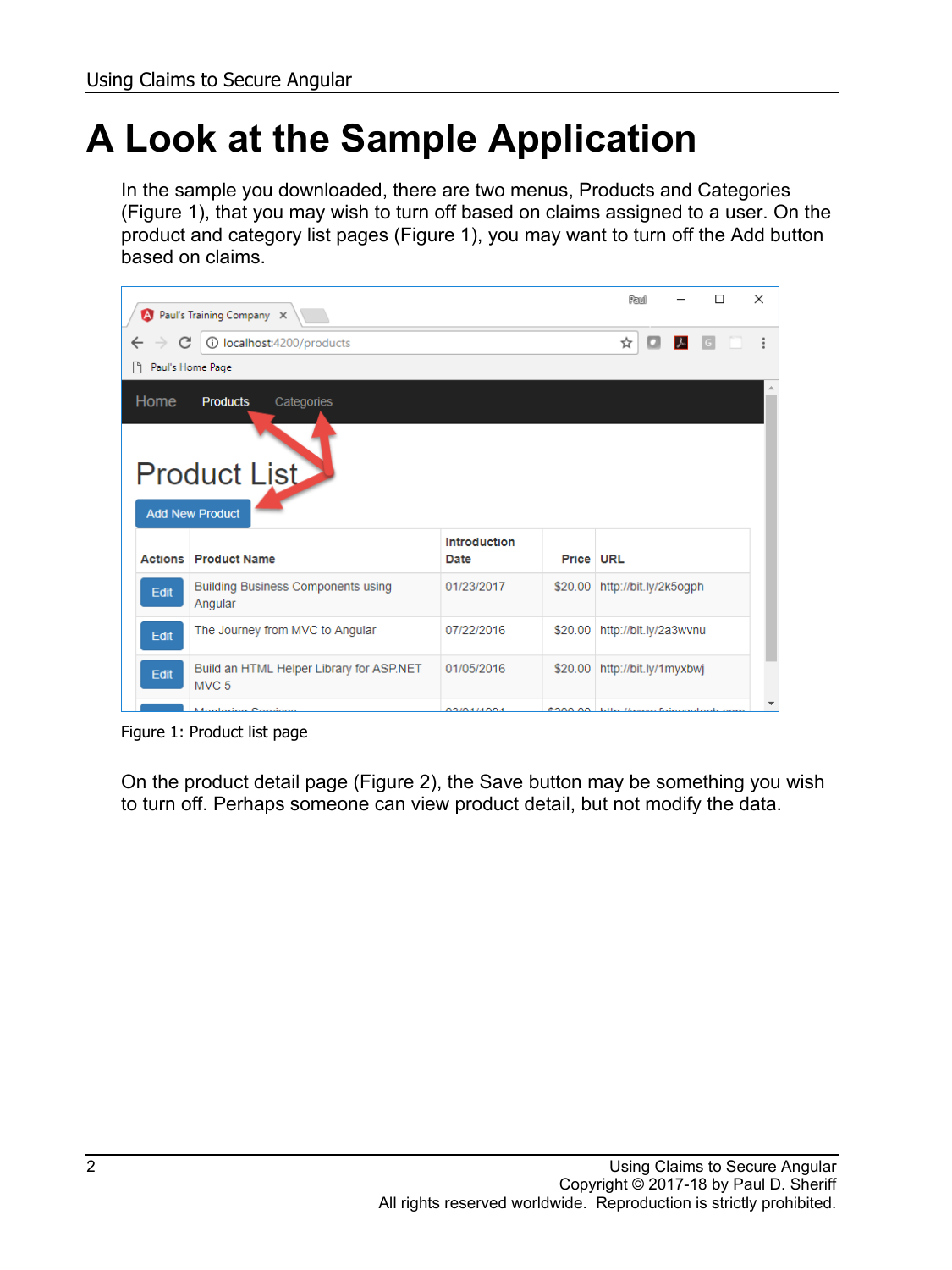| $\bigwedge$ Paul's Training Company $\times$                     | 陶训 | $\Box$ | ×  |
|------------------------------------------------------------------|----|--------|----|
| 1/D localhost:4200/productDetail<br>$\leftarrow$ $\rightarrow$ C | ☆  |        |    |
| Paul's Home Page                                                 |    |        |    |
| Home<br>Products<br>Categories                                   |    |        |    |
| <b>Product Information</b>                                       |    |        |    |
| <b>Product Name</b>                                              |    |        |    |
| <b>Building Business Components using Angular</b>                |    |        |    |
| <b>Introduction Date</b>                                         |    |        |    |
| 01/23/2017                                                       |    |        |    |
| <b>Price</b>                                                     |    |        |    |
| 20                                                               |    |        |    |
| <b>URL</b>                                                       |    |        |    |
| http://bit.ly/2k5ogPH                                            |    |        |    |
| Category                                                         |    |        |    |
| Training                                                         |    |        | ₩. |
|                                                                  |    |        |    |
| Cancel<br><b>Save</b>                                            |    |        |    |
|                                                                  |    |        |    |

Figure 2: Turn off the Save button based on claims

Finally, on the Categories page (Figure 3), you may wish to make the Add New Category button invisible if someone does not have the appropriate claims.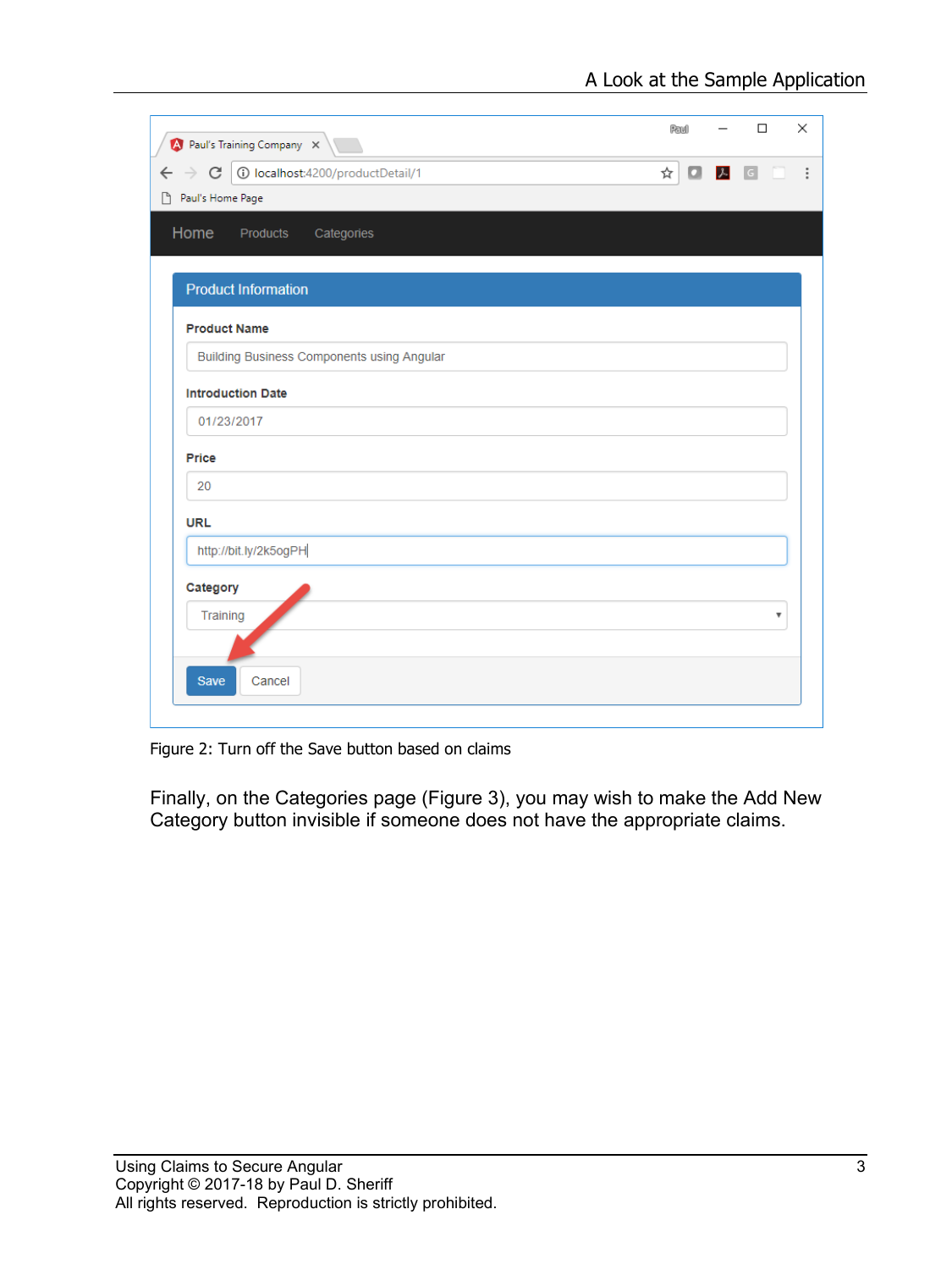| A Paul's Training Company X<br>1 localhost:4200/categories<br>$\leftarrow$ $\rightarrow$ C<br>ħ<br>Paul's Home Page |                      | <b>Raul</b><br>☆<br>α | $\mathcal{L}$ | □<br> G | X<br>$\ddot{\phantom{a}}$ |
|---------------------------------------------------------------------------------------------------------------------|----------------------|-----------------------|---------------|---------|---------------------------|
| <b>Home</b><br>Products<br>Categories                                                                               |                      |                       |               |         |                           |
|                                                                                                                     |                      |                       |               |         |                           |
| <b>Category List</b><br>Add New Category<br><b>Category ID</b>                                                      | <b>Category Name</b> |                       |               |         |                           |
| 1                                                                                                                   | <b>Services</b>      |                       |               |         |                           |
| 2                                                                                                                   | Training             |                       |               |         |                           |

Figure 3: Turn off the Add New Category button based on permissions

# **Create User Security Classes**

To secure an application, you need a couple of classes to hold user information. First, you need a user class to hold the user name and password that can be entered on a login page and verified against some data source. In the first part of this article, a mock set of logins is used for verification. Secondly, a user authentication/authorization class is used with properties for each item in your application you wish to secure.

Next, you need a security service class to authenticate a user and set properties in the user authentication/authorization object. The property values determine the permissions for the logged in user. You use the properties to turn on and off different menus, buttons or other UI elements on your pages.

#### **User Class**

Create the user class to hold the user name and password the user entered intothe login page. Right mouse-click on the \src\app folder and add a new folder named **security**. Right mouse-click on the new security folder and add a file named **appuser.ts**. Add two properties into this AppUser class as shown in the following code.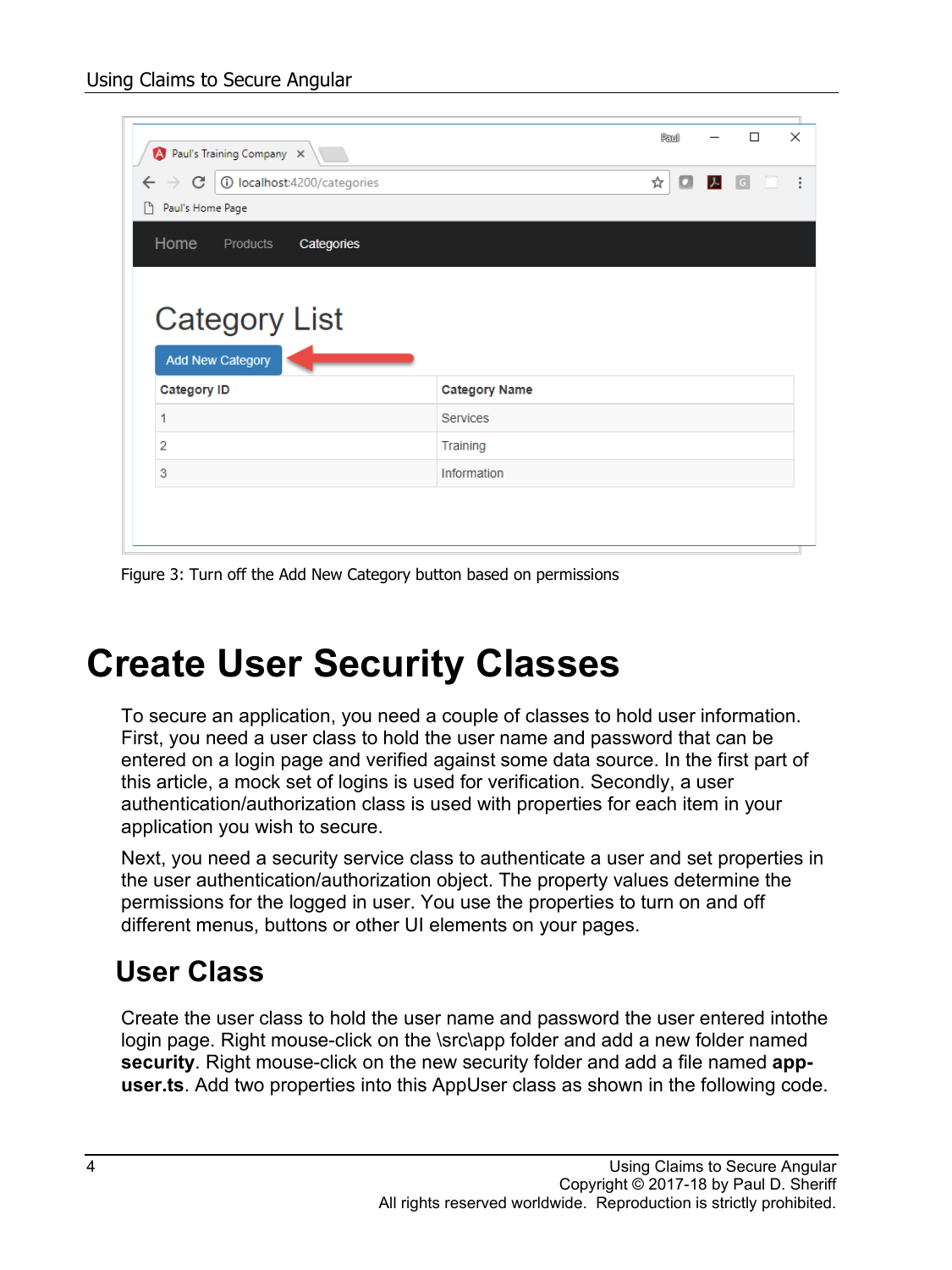```
export class AppUser {
userName: string = "";
  password: string = "";
}
```
#### **AppUserClaim Class**

To represent claims, create a class named AppUserClaim. This class mimics the Microsoft Identity table "AspNetUserClaims". Right mouse-click on the security folder and add a new file named **app-user-claim.ts**. Add the following code in this file.

```
export class AppUserClaim {
 claimId: number = 0;
 userId: number = 0;
  claimType: string = "";
  claimValue: string = "";
}
```
#### **User Authentication/Authorization Class**

It is now time to create a class with an array of claims that will be used to turn menus and button off and on. Right mouse-click on the **security** folder and add a new file named **app-user-auth.ts**. This class contains the *userId* and *userName* properties to hold the user id and name of the authenticated user, a *bearerToken* to be used when interacting with Web API calls, and a boolean property named *isAuthenticated*, which is only set to true when a user has been authenticated. The final property, *claims*, holds an array of claims. These claims are going to be hardcoded in this application, but in a future article, you will retrieve these via a Web API call.

```
import { AppUserClaim } from "./app-user-claim";
export class AppUserAuth {
 userId: number = 0;
  userName: string = "";
  bearerToken: string = "";
  isAuthenticated: boolean = false;
  claims: AppUserClaim[] = [];
}
```
#### **Login Mocks**

In this article, you are going to keep all authentication and authorization local within the Angular application. Right mouse-click on the **security** folder and add a new file named **login-mocks.ts**. Create a constant named *LOGIN\_MOCKS* that is an array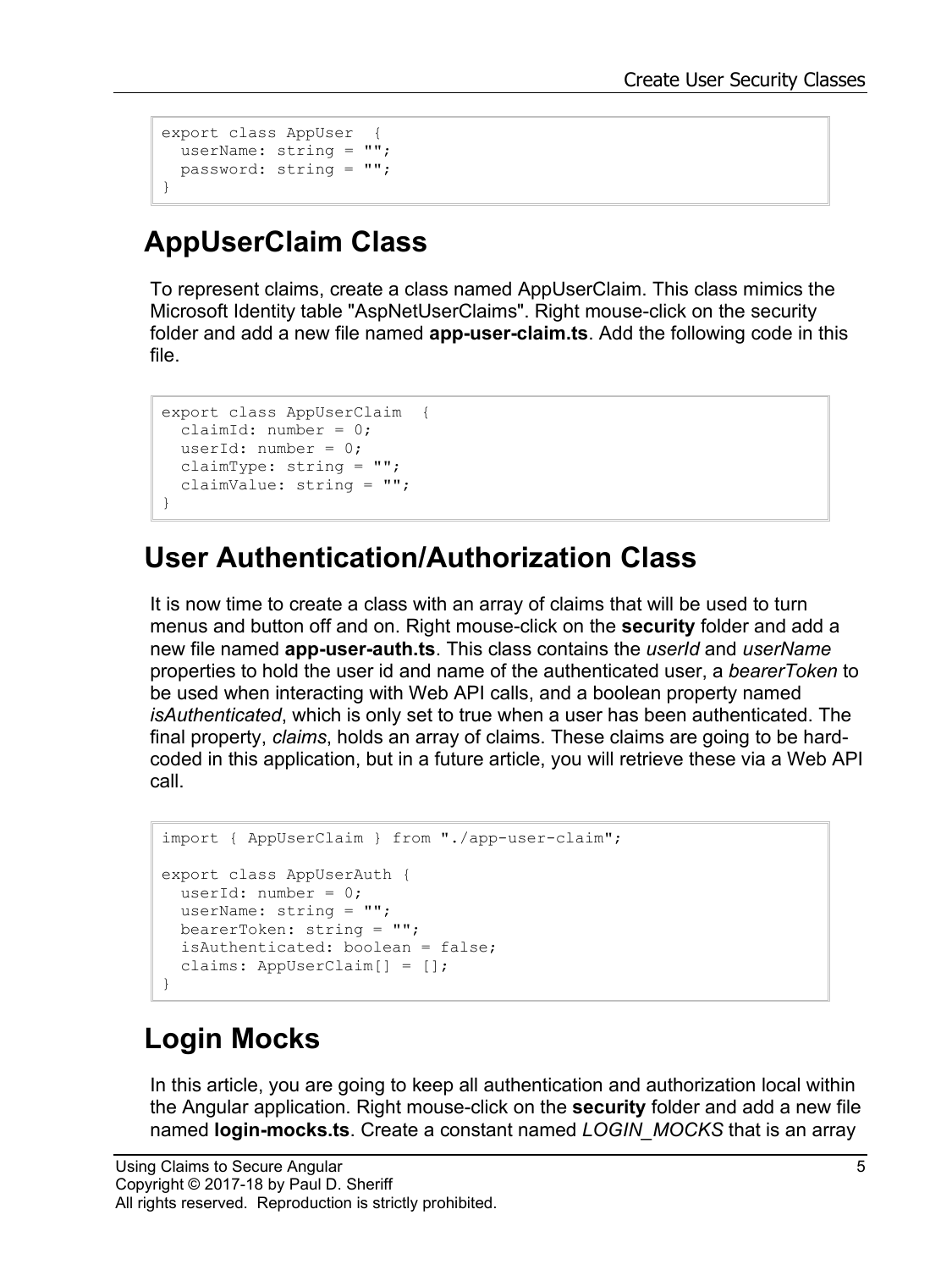of AppUserAuth objects. Create a couple of literal objects to simulate two different user objects you might retrieve from a database on a backend server.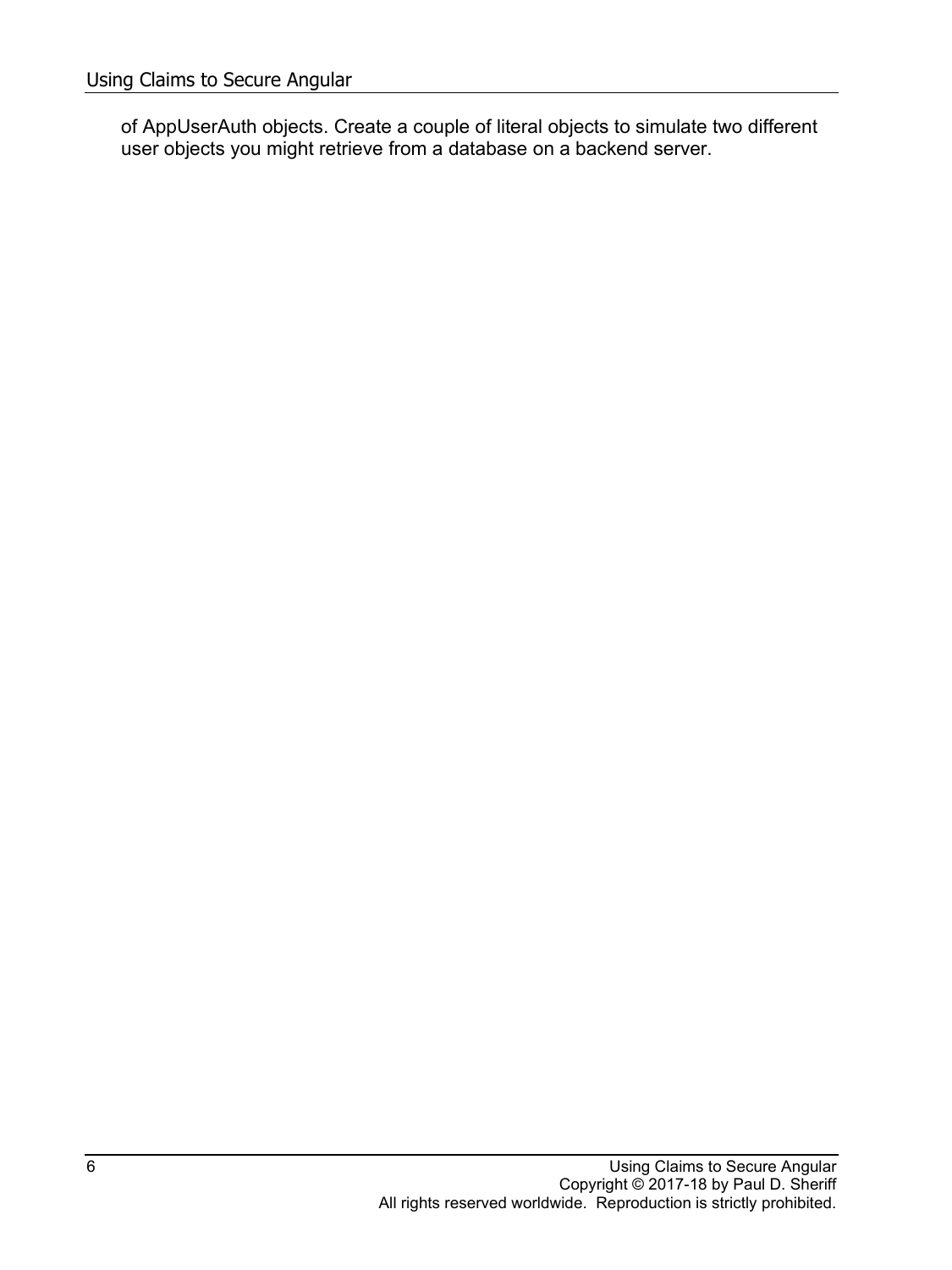```
import { AppUserAuth } from "./app-user-auth";
import { AppUserClaim } from "./app-user-claim";
export const LOGIN_MOCKS: AppUserAuth[] = [
 \{ userId: 1,
     userName: "PSheriff",
     bearerToken: "abi393kdkd9393ikd",
     isAuthenticated: true,
     claims: [
       {
         userId: 1,
         claimId: 1,
         claimType: "isAuthenticated",
         claimValue: "true"
       },
       {
        userId: 1,
        claimId: 2,
         claimType: "canAccessProducts",
         claimValue: "true"
       },
       {
         userId: 1,
         claimId: 3,
        claimType: "canAddProduct",
         claimValue: "true"
       },
       {
         userId: 1,
         claimId: 4,
         claimType: "canSaveProduct",
         claimValue: "true"
       },
       {
         userId: 1,
 claimId: 5,
 claimType: "canAccessCategories",
         claimValue: "true"
       },
       {
         userId: 1,
         claimId: 6,
         claimType: "canAddCategory",
         claimValue: "false"
       }
     ]
   },
   {
    userId: 2,
     userName: "BJones",
     bearerToken: "sd9f923k3kdmcjkhd",
     isAuthenticated: true,
     claims: [
       {
         userId: 2,
```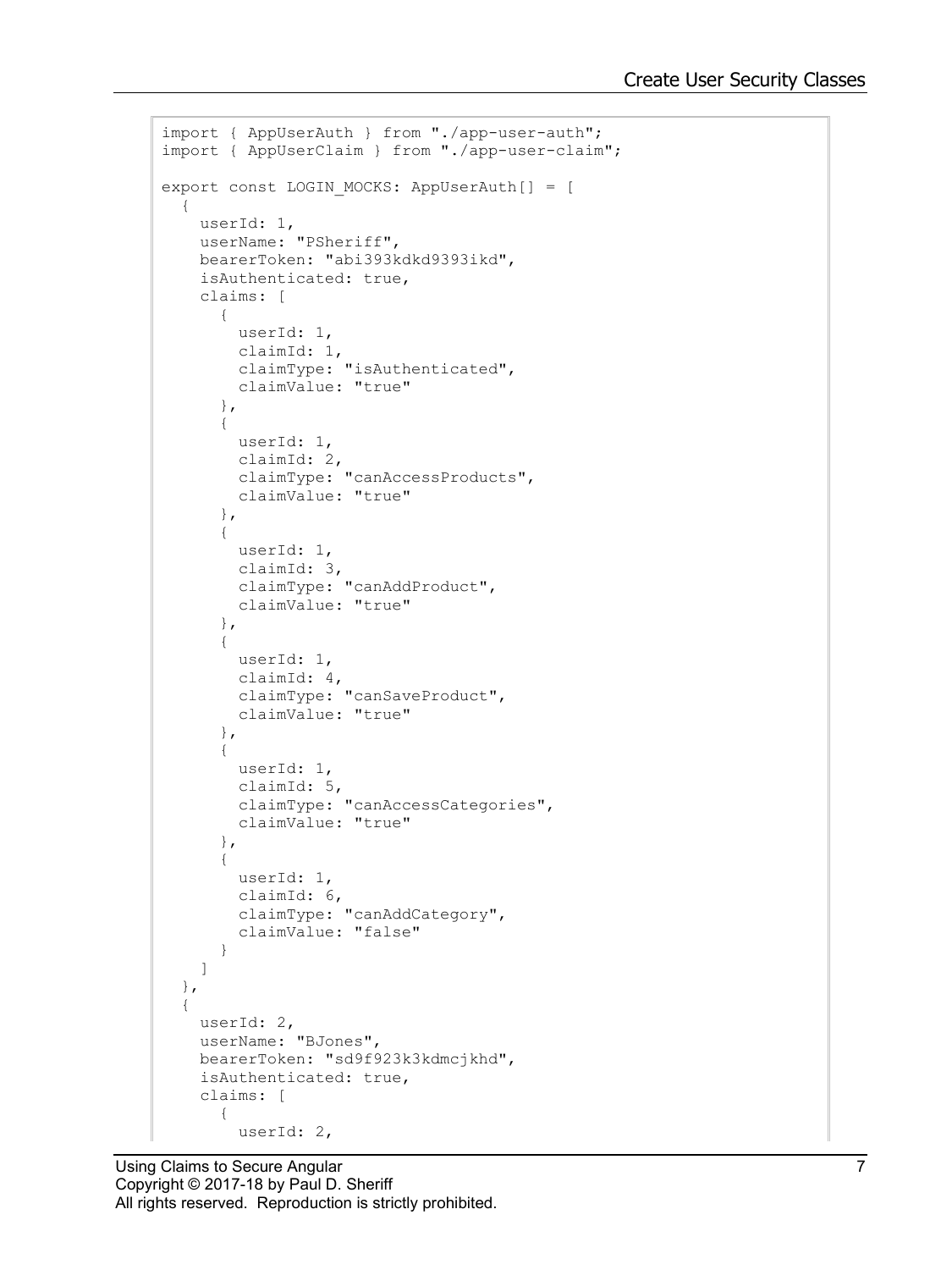```
 claimId: 1,
         claimType: "isAuthenticated",
         claimValue: "true"
       },
       {
         userId: 2,
         claimId: 2,
         claimType: "canAccessProducts",
         claimValue: "false"
       },
       {
         userId: 2,
         claimId: 3,
         claimType: "canAddProduct",
         claimValue: "false"
       },
       {
         userId: 2,
         claimId: 4,
         claimType: "canSaveProduct",
         claimValue: "false"
       },
       {
         userId: 2,
         claimId: 5,
         claimType: "canAccessCategories",
         claimValue: "true"
       },
       {
         userId: 2,
         claimId: 6,
         claimType: "canAddCategory",
         claimValue: "true"
       }
     ]
   }
];
```
# **Security Service**

Angular is all about services, so create a security service class to authenticate a user and return a user's authorization object with the appropriate properties. Open a VS Code terminal window and type in the following command to generate a service class named SecurityService. Add the -m option to register this service in the app.module file.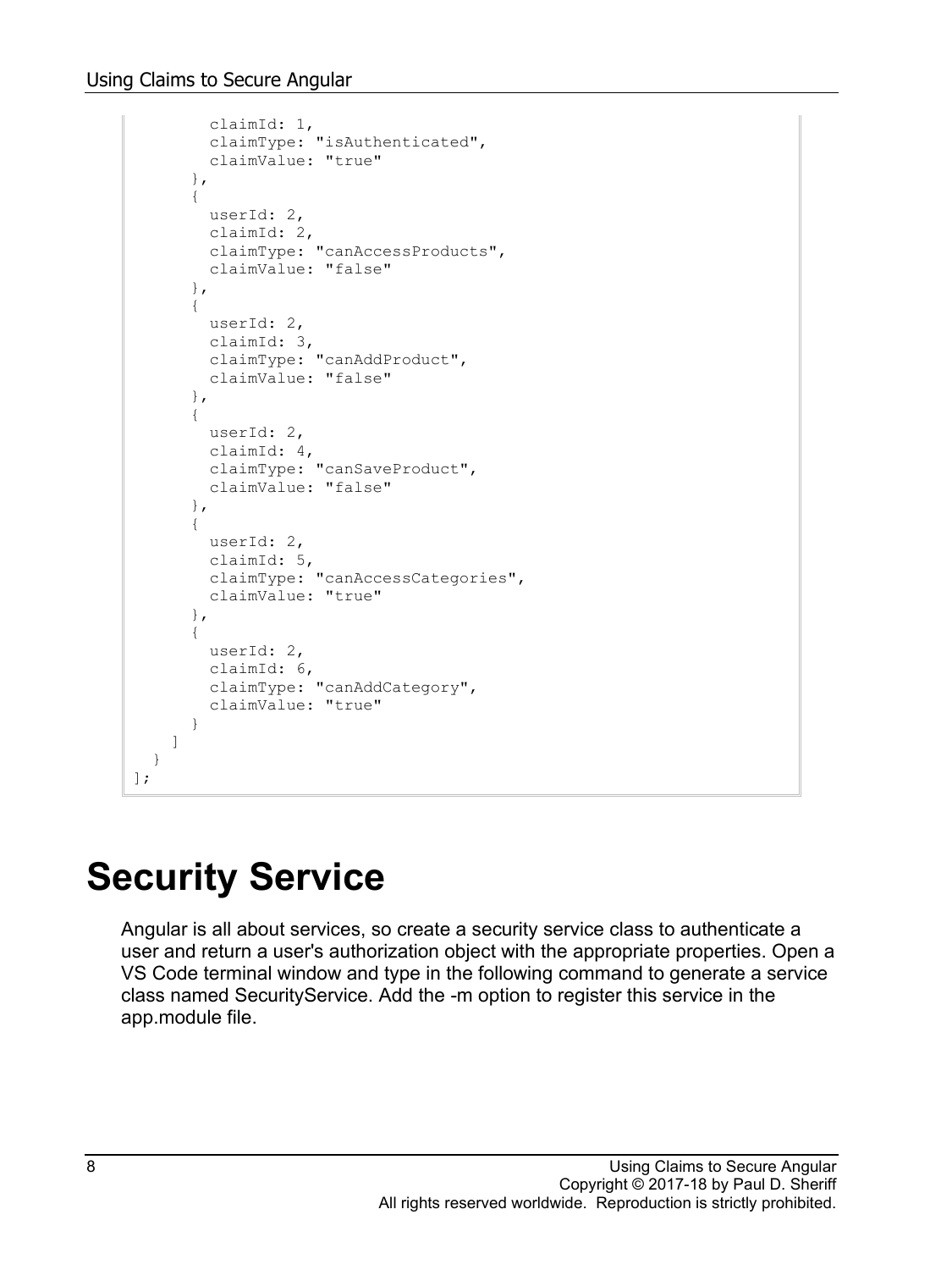```
ng g s security/security --flat -m app.module
```
Open the generated **security.service.ts** file and add the following import statements.

```
import { Observable } from 'rxjs/Observable';
import { of } from 'rxjs/observable/of';
import { AppUserAuth } from './app-user-auth';
import { AppUser } from './app-user';
import { LOGIN MOCKS } from './login-mocks';
import { AppUserClaim } from './app-user-claim';
```
Add a property named *securityObject* to the SecurityService class to hold the user authorization object. Initialize this object to a new instance of the AppUserAuth class so it creates the object in memory.

```
securityObject: AppUserAuth = new AppUserAuth();
```
#### **Reset Security Object Method**

Once you have created this security object, you do not ever want to reset it to a new object; instead, just change the properties of this object when a new user authenticates. Add a method to reset this security object to a default value.

```
resetSecurityObject(): void {
  this.securityObject.userName = "";
  this.securityObject.bearerToken = "";
  this.securityObject.isAuthenticated = false;
  this.securityObject.claims = [];
  localStorage.removeItem("bearerToken");
}
```
### **Login Method**

Soon, you are going to create a login page. That login component creates an instance of the AppUser class and binds the properties in that class to input fields on the page. Once the user has typed in their user name and password, this instance of the AppUser class is going to be passed to a login() method in the SecurityService class to determine if the user exists. If the user exists, the appropriate properties are filled into a AppUserAuth object and returned from the login() method.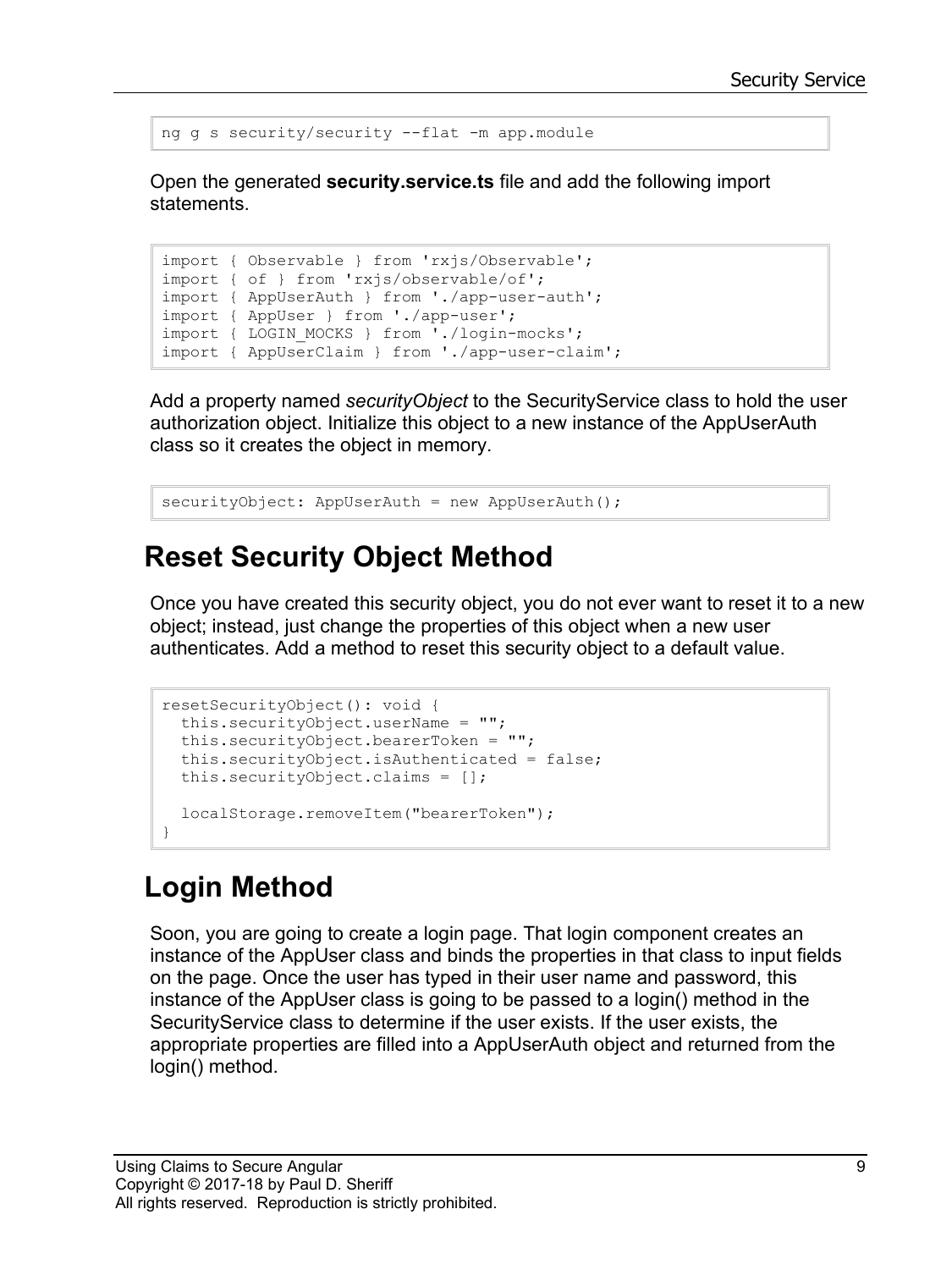```
login(entity: AppUser): Observable<AppUserAuth> {
  // Initialize security object
  this.resetSecurityObject();
  // Use object assign to update the current object
  // NOTE: Don't create a new AppUserAuth object
  // because that destroys all references to object
  Object.assign(this.securityObject,
   LOGIN MOCKS.find(user => user.userName.toLowerCase() ===
     entity.userName.toLowerCase()));
  if (this.securityObject.userName !== "") {
    // Store into local storage
    localStorage.setItem("bearerToken",
      this.securityObject.bearerToken);
  }
  return of<AppUserAuth>(this.securityObject);
}
```
The first thing to do is to reset the security object, so the resetSecurityObject() is called. Next, you use the Object.assign() method to replace all the properties in the securityObject property with the properties from the AppUserAuth object returned from the find() method on the *LOGIN\_MOCKS* array. If the user is found, the bearer token is stored into local storage. This is done so that when you need to pass this value to the Web API, it is available and ready to use. This article is not going to cover that, but a future article will.

#### **Logout Method**

If you have a login method, you should always have a logout() method. The logout() method resets the properties in the *securityObject* property to empty fields, or false values. Resetting the properties (as opposed to creating a new instance of the class), keeps any bound properties on the *securityObject* from being thrown away. For instance, if you are turning off a menu such as the Products menu based on the value in the *isAuthenticated* property, if you create a new instance of the security Object, that bound property is released, and your menu visibility no longer works.

```
logout(): void {
   this.resetSecurityObject();
}
```
# **Login Page**

Now that you have a security service to perform a login, you need to retrieve a user name and password from the user. Create a Login page by opening a terminal window and type in the following command to generate a login page.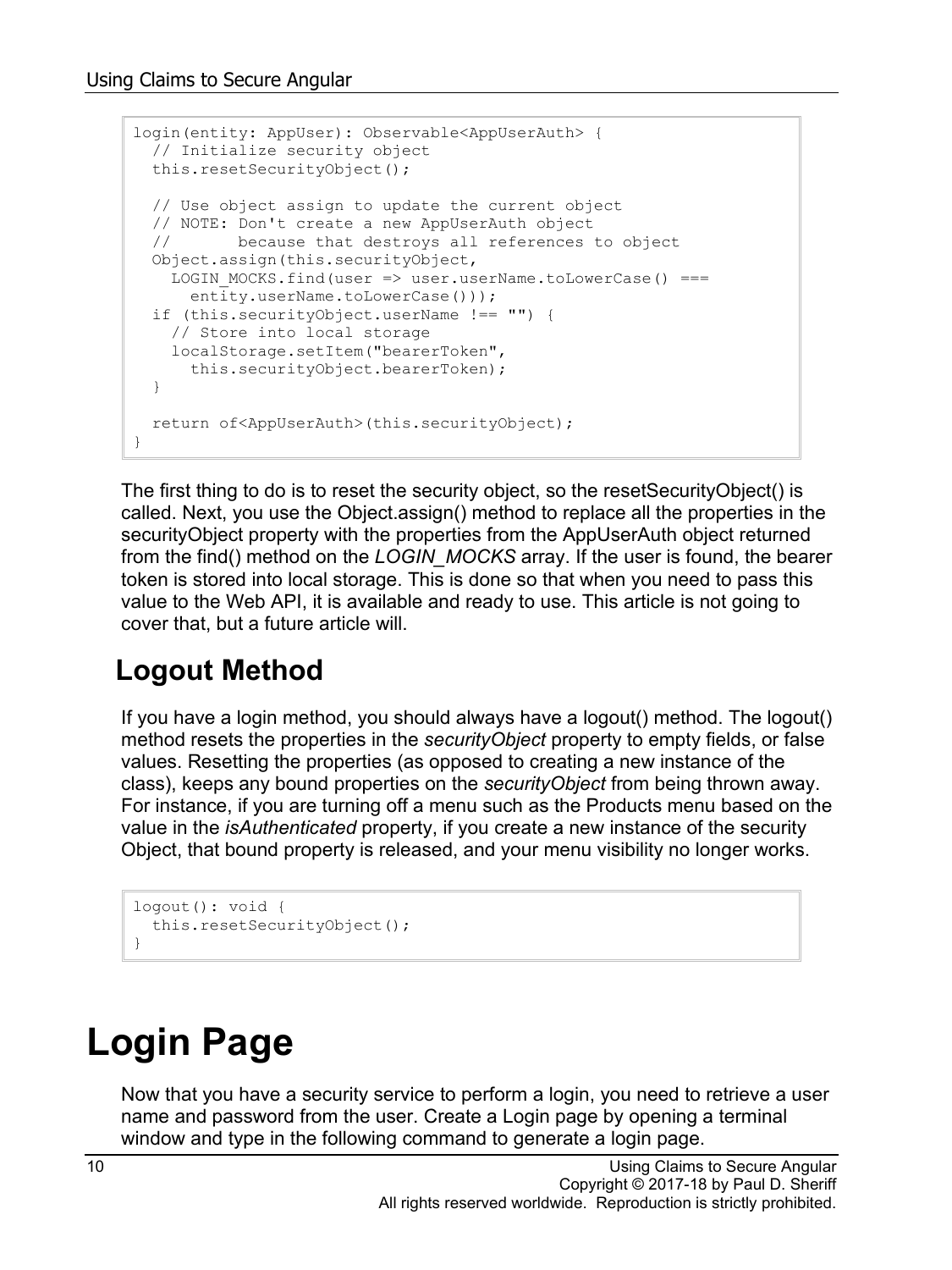```
ng g c security/login --flat -m app.module
```
Open the **login.component.html** file and delete the HTML that was generated. Create three distinct rows on the new login page.

- 1. Invalid User Name/Password message.
- 2. Row to display the instance of the securityObject property.
- 3. Panel for entering user name and password.

Use Bootstrap styles to create each of these rows on this login page. The first div contains a \*ngIf directive to only display the message if the securityObject exists, and the *isAuthenticated* property is false. The second div element contains a binding to the *securityObject* property. This object is sent to the **json** pipe to display the object as a string within a label element. The last row is a Bootstrap panel into which you place the appropriate user name and password input fields.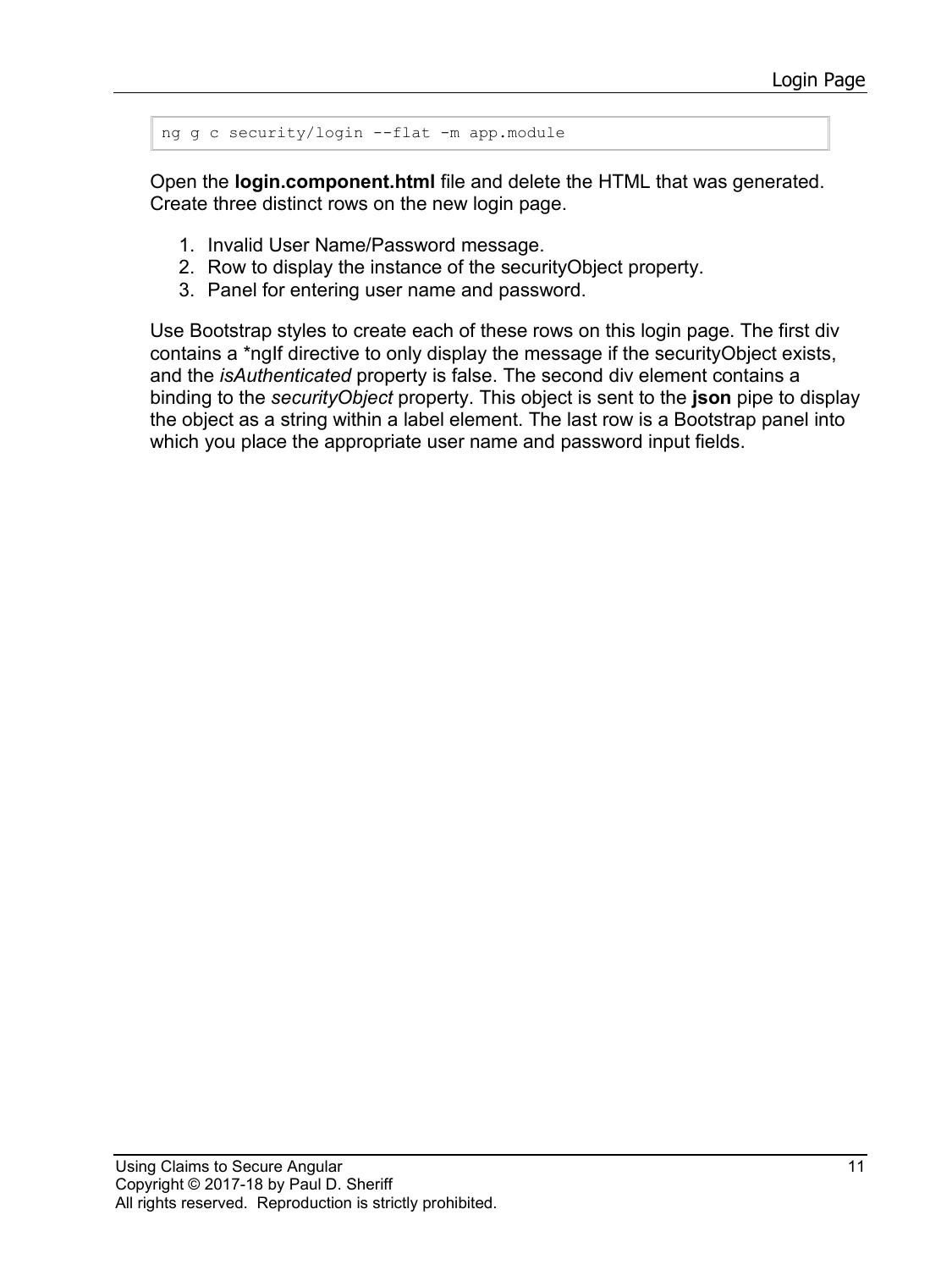```
<div class="row">
   <div class="col-xs-12">
     <div class="alert alert-danger" 
     *ngIf="securityObject &&
             !securityObject.isAuthenticated">
       <p>Invalid User Name/Password.</p>
    \langle/div\rangle\langle/div\rangle\langle/div\rangle<!-- TEMPORARY CODE TO VIEW SECURITY OBJECT -->
<div class="row">
   <div class="col-xs-12">
     <label>{{securityObject | json}}</label>
  \langle/div\rangle\langle div>
<form>
   <div class="row">
     <div class="col-xs-12 col-sm-6">
       <div class="panel panel-primary">
          <div class="panel-heading">
            <h3 class="panel-title">Log in</h3>
         \langle div>
          <div class="panel-body">
            <div class="form-group">
              <label for="userName">User Name</label>
              <div class="input-group">
                 <input id="userName" name="userName" 
                        class="form-control" required
                       [(ngModel)]="user.userName"
                       autofocus="autofocus" />
                 <span class="input-group-addon">
                  <i class="glyphicon glyphicon-envelope"></i>
                </span>
             \langle/div\rangle\langle/div\rangle <div class="form-group">
              <label for="password">Password</label>
              <div class="input-group">
                 <input id="password" name="password" 
                        class="form-control" required 
                        [(ngModel)]="user.password"
                       type="password" />
                <span class="input-group-addon">
                   <i class="glyphicon glyphicon-lock"></i>
                 </span>
              </div>
            </div>
          </div>
          <div class="panel-footer">
            <button class="btn btn-primary" (click)="login()">
              Login
            </button>
         \langle div>
      \langle div>
```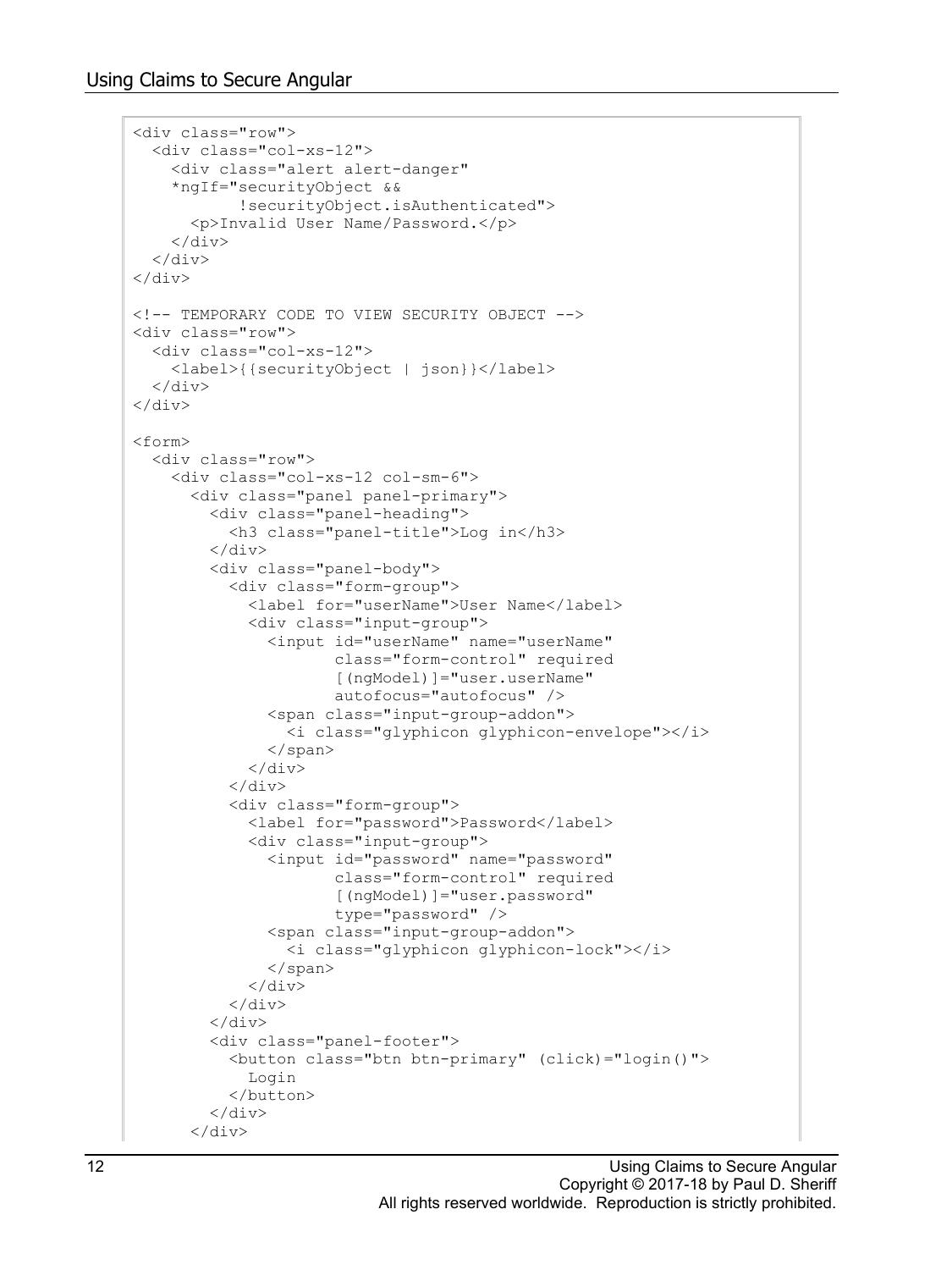```
\langle/div\rangle\langle/div\rangle\langle/form\rangle
```
#### **Modify Login Component TypeScript**

As you can see from the HTML you entered in the login.component.html file, there are two properties required for binding to the HTML elements; *user* and *securityObject*. Open the **login.component.ts** file and add the following import statements; or, if you wish, use VS Code to insert them for you as you add each class.

```
import { AppUser } from './app-user';
import { AppUserAuth } from './app-user-auth';
import { SecurityService } from './security.service';
```
Add two properties to hold the user and the user authorization object.

```
user: AppUser = new AppUser();
securityObject: AppUserAuth = null;
```
To set the *securityObject* property, inject the SecurityService into the constructor of this class.

```
constructor(private securityService: SecurityService) { }
```
The button in the footer area of the Bootstrap panel binds the click event to a method named login(). Add this login() method as shown below. The login() method on the SecurityService class is subscribed, and the response returned is assigned into the *securityObject* property defined in this login component.

```
login() {
   this.securityService.login(this.user)
    .subscribe(resp \Rightarrow {
       this.securityObject = resp;
     });
}
```
# **Add Login Menu**

Now that you have a login page and a valid security object, you need to add a Login menu. The menu system is created in the **app.component.html** file, so you need to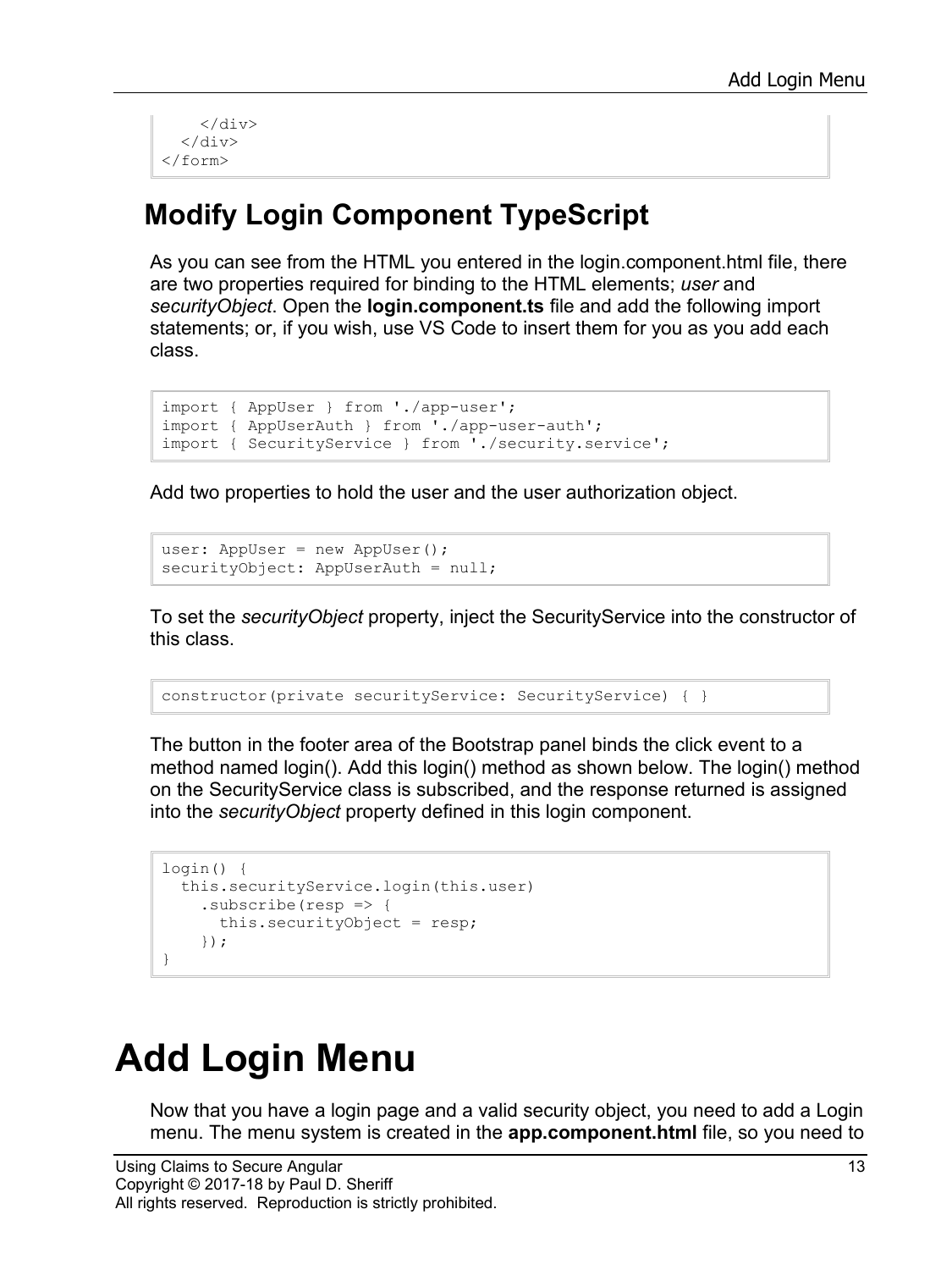open that file and add a new menu item to call the login page. Add the following HTML below the closing </ul> tag used to create the other menus. This HTML creates a right-justified menu that displays the word "Login" when the user is not yet authenticated. Once authenticated, the menu changes to Logout <User Name>.

```
<ul class="nav navbar-nav navbar-right">
  \langleli> <a routerLink="login" 
        *ngIf="!securityObject.isAuthenticated">
       Login
     </a>
     <a href="#" (onclick)="logout()"
        *ngIf="securityObject.isAuthenticated">
      Logout {{securityObject.userName}}
    \langlea>
  \langle/li>
\langle/ul>
```
#### **Modify the AppComponent Class**

As you saw from the HTML you entered, you need to add a *securityObject* property to the component associated with the app. Open the **app.component.ts** file and add the *securityObject* property. Assign this property to a null value so the Invalid User Name/Password message does not display on the page.

```
securityObject: AppUserAuth = null;
```
Add a constructor to the AppComponent class to inject the SecurityService and assign the *securityObject* property from the SecurityService class to the property you just created.

```
constructor(private securityService: SecurityService) {
   this.securityObject = securityService.securityObject;
}
```
Add a logout() method to this class that calls the logout() method on the security service class. This method is bound to the click event on the Logout menu item you added in the HTML.

```
logout(): void { 
   this.securityService.logout();
}
```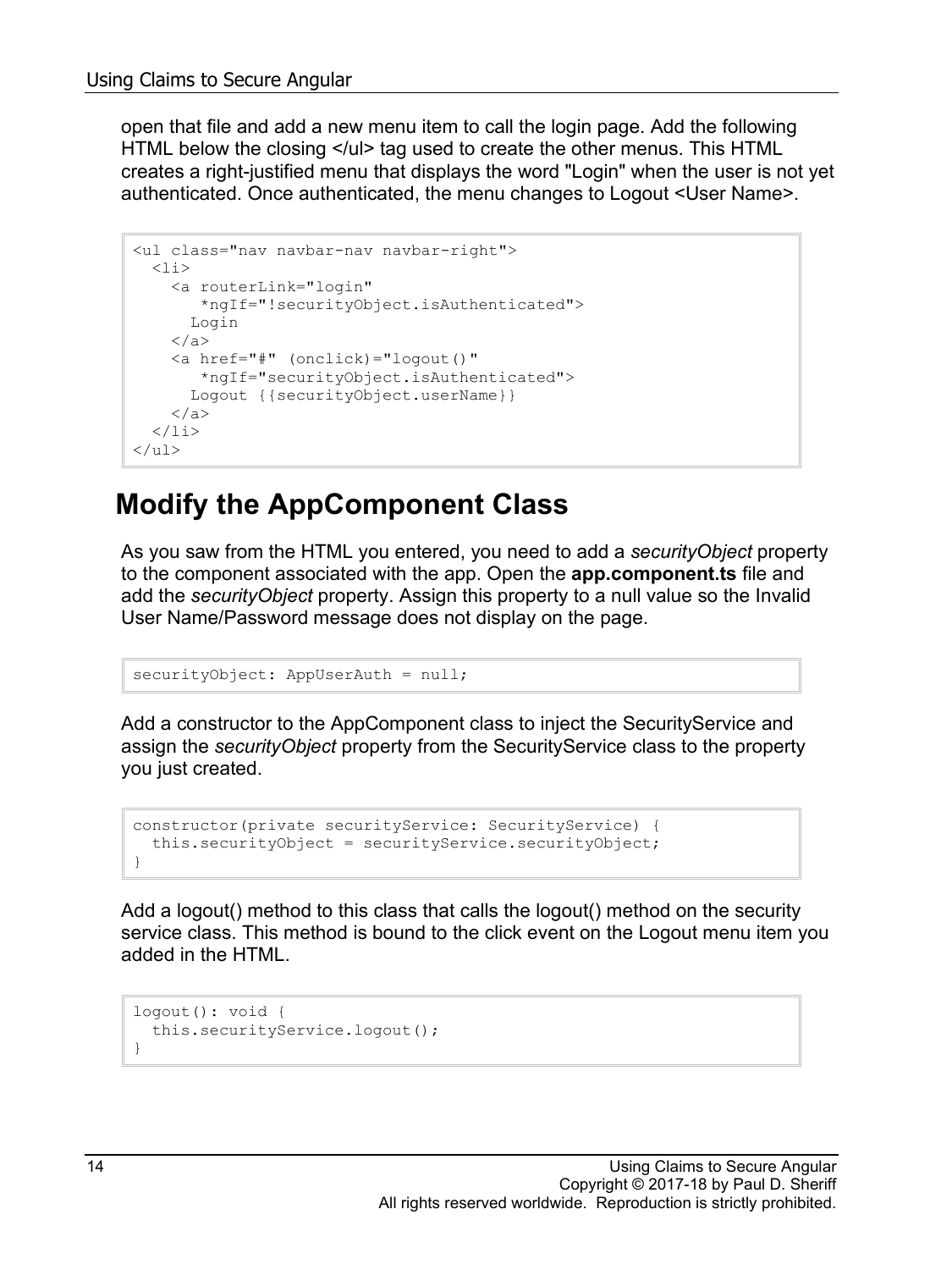### **Add Login Route**

To get to the login page, you need to add a route. Open the **app-routing.module.ts** file and add a new route like the one shown below.

```
{
  path: 'login', 
  component: LoginComponent
},
```
## **Try it Out**

Save all the changes you have made so far. Start the application using **npm start**. Click the Login menu and login with "psheriff" and notice the properties that are set in the returned security object. Click the Logout button, then login back in as "bjones" and notice that different properties are set.

| Home             | <b>Products</b> | Categories |                                                                                                                                                                                                                                                                                                                                                                                                                                                                                                                                                                                                                                                                    | <b>Logout PSheriff</b> |
|------------------|-----------------|------------|--------------------------------------------------------------------------------------------------------------------------------------------------------------------------------------------------------------------------------------------------------------------------------------------------------------------------------------------------------------------------------------------------------------------------------------------------------------------------------------------------------------------------------------------------------------------------------------------------------------------------------------------------------------------|------------------------|
|                  |                 |            | { "userid": 1, "userName": "PSheriff", "bearerToken": "abi393kdkd9393ikd", "isAuthenticated": true,<br>"claims": [ { "userId": 1, "claimId": 1, "claimType": "isAuthenticated", "claimValue": "true" }, { "userId": 1,<br>"claimId": 2, "claimType": "canAccessProducts", "claimValue": "true" }, { "userId": 1, "claimId": 3,<br>"claimType": "canAddProduct", "claimValue": "true" }, { "userId": 1, "claimId": 4, "claimType":<br>"canSaveProduct", "claimValue": "true" }, { "userId": 1, "claimId": 5, "claimType": "canAccessCategories",<br>"claimValue": "true" }, { "userId": 1, "claimId": 6, "claimType": "canAddCategory", "claimValue": "false" } ] } |                        |
| Log in           |                 |            |                                                                                                                                                                                                                                                                                                                                                                                                                                                                                                                                                                                                                                                                    |                        |
| <b>User Name</b> |                 |            |                                                                                                                                                                                                                                                                                                                                                                                                                                                                                                                                                                                                                                                                    |                        |
| psheriff         |                 | X          |                                                                                                                                                                                                                                                                                                                                                                                                                                                                                                                                                                                                                                                                    |                        |
| Password         |                 |            |                                                                                                                                                                                                                                                                                                                                                                                                                                                                                                                                                                                                                                                                    |                        |
|                  |                 | A          |                                                                                                                                                                                                                                                                                                                                                                                                                                                                                                                                                                                                                                                                    |                        |
|                  |                 |            |                                                                                                                                                                                                                                                                                                                                                                                                                                                                                                                                                                                                                                                                    |                        |
| Login            |                 |            |                                                                                                                                                                                                                                                                                                                                                                                                                                                                                                                                                                                                                                                                    |                        |

Figure 4: You can see all the various claims in the returned object for this logged in user.

# **Check for Claims**

Open the **security.service.ts** file and add a new method named isClaimValid() to check if a user has a specified claim. This method accepts two parameters;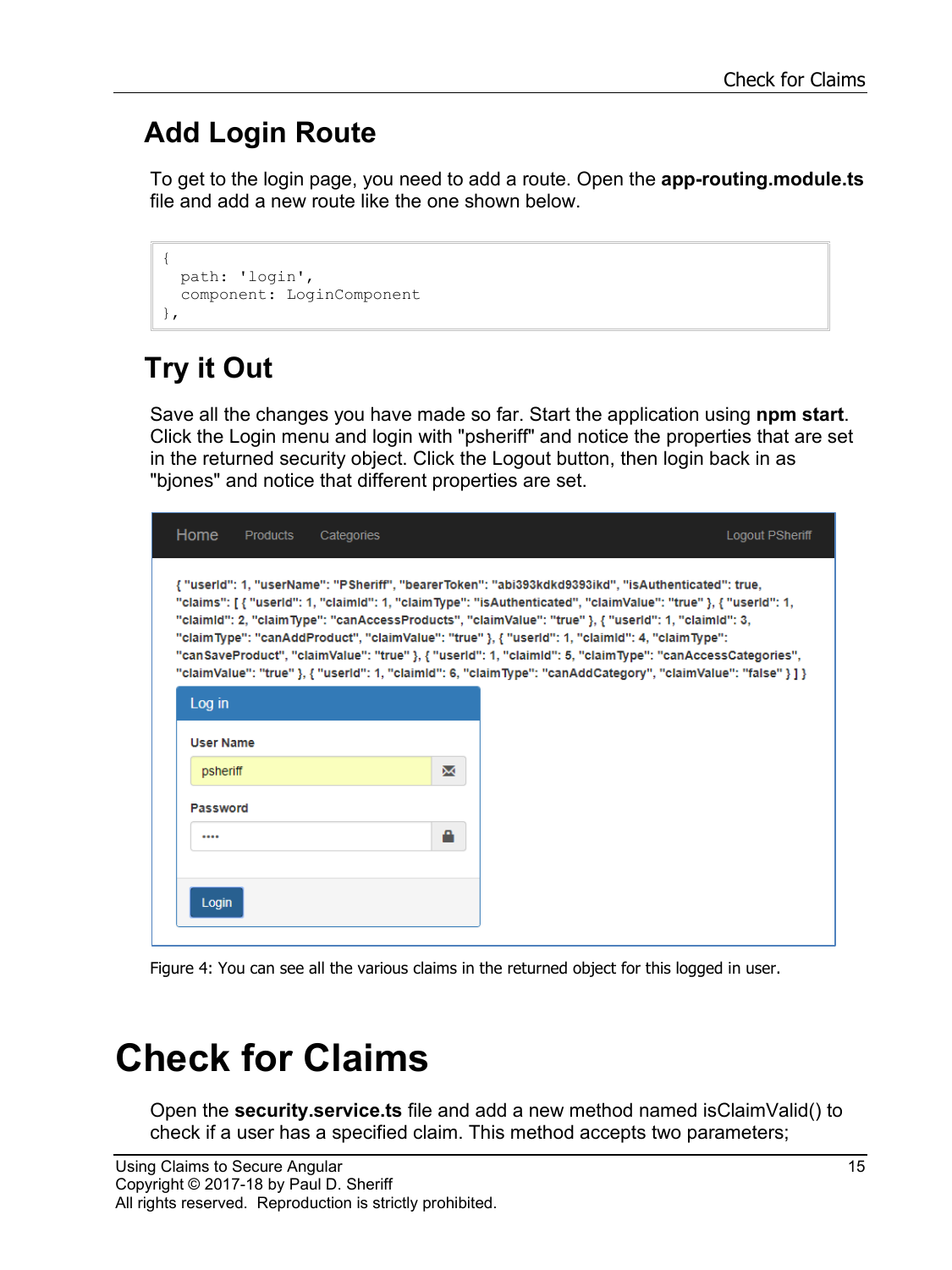*claimType* and *claimValue*. The *claimValue* parameter is optional. Into the claimType parameter you may pass a claim like 'canAccessProduct' and if nothing is passed for the *claimValue* parameter, then the array of claims is searched for a claim that has *claimType* equals the value passed in, and the *claimValue* is equal to "true". If the claimValue is passed, then the *claims* array is searched for the *claimType* and the *claimValue* equal to what is passed in.

Another way to call this method is to pass the claim type and claim value in the *claimType* parameter separated by a colon. For example, you can pass "canAccessProducts:false" to the *claimType* parameter, and there is code in here to check if a colon exists and to separate out the claim type and the claim value before searching for these values in the *claims* array.

```
private isClaimValid(claimType: string, claimValue?: string) {
  let ret: boolean = false;
  let auth: AppUserAuth = null;
  // Retrieve security object
   auth = this.securityObject;
   if (auth) {
    // See if the claim type has a value
     // *hasClaim="'claimType:value'"
    if (claimType.indexOf(":") >= 0) {
     let words: string[] = claimType.split(":");claimType = words[0];
      claimValue = words[1];
     }
     else {
       // Either get the claim value, or assume 'true'
       claimValue = claimValue ? claimValue : "true";
     }
     // Attempt to find the claim
    ret = auth.class.find(c \Rightarrow c.classimType == claimType && c.claimValue == claimValue) != null;
   }
  return ret;
}
```
The isClaimValid is a private method in the security service class, so you need a public method to call this one. Create a hasClaim() method that looks like the following.

```
hasClaim(claimType: any, claimValue?: any) {
  return this.isClaimValid(claimType, claimValue);
}
```
The above method is very simple, but later, you are going to add code to check for an array of claims to be passed in, so just create this simple method for now.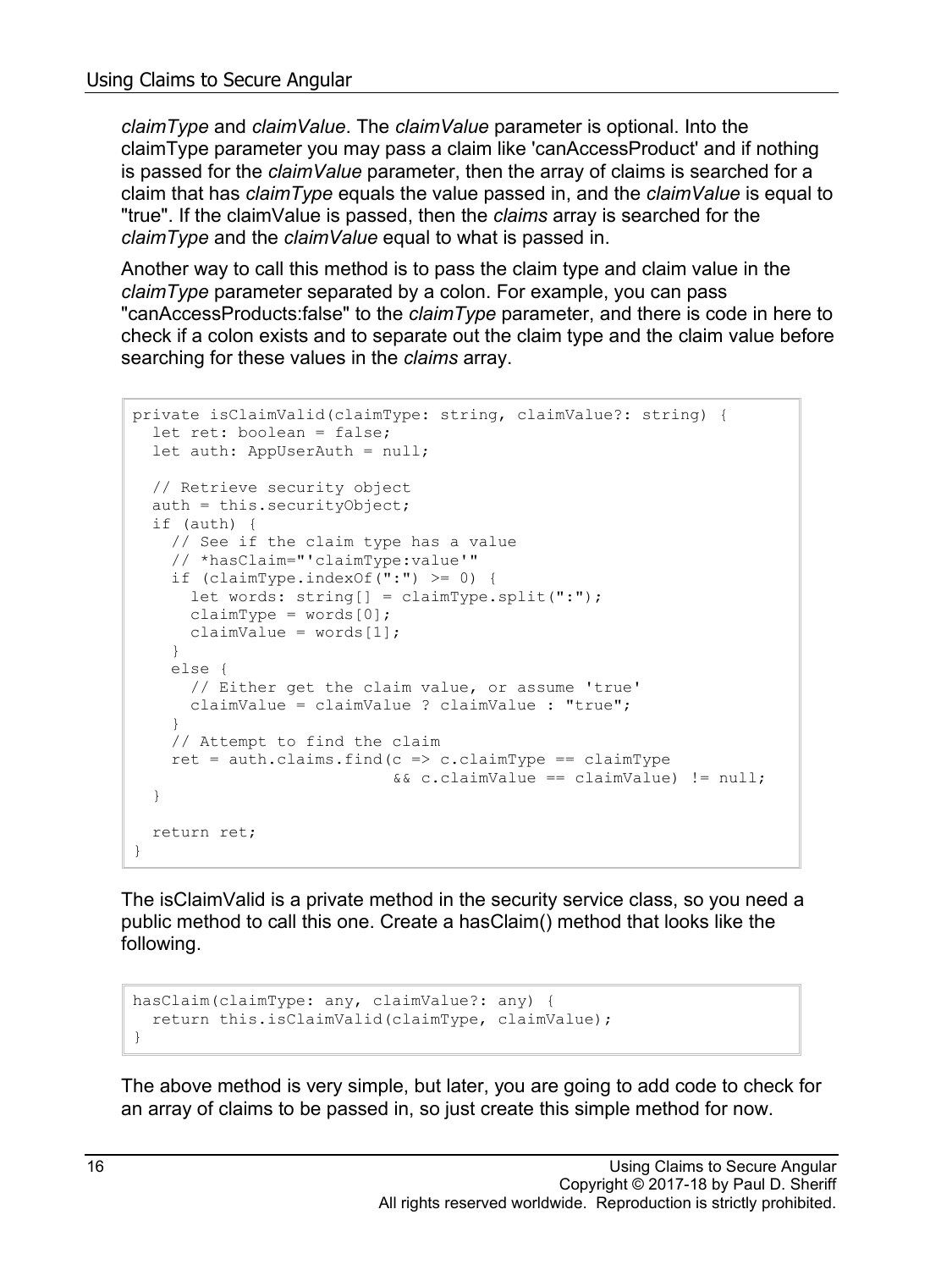#### **Has Claim Structural Directive**

When you do not have properties to bind to on a class, but instead you have an array of objects, you can't use data-binding to secure buttons and menus. Instead you can use a structural directive like the \*ngIf directive. You want to create a directive that can attach to a UI element like the following:

```
<button class="btn btn-primary" (click)="addProduct()"
        *hasClaim="'canAddProduct'">
  Add New Product
</button>
```
The directive is passed the value within the quotes as a string, checks the security object to see if that claim exists in the array for the current user, and if that claim value is true. If so, then the button is displayed, otherwise it is removed from the DOM.

Create this hasClaim Angular structural directive by opening a terminal window in Code and typing in the following command.

```
ng g d security/hasClaim --flat -m app.module
```
Open the **has-claim.directive.ts** file and modify the import statement to add a few more classes.

```
import { Directive, Input, TemplateRef, ViewContainerRef }
  from '@angular/core';
```
Modify the *selector* property from **ptcHasClaim** to **hasClaim**.

```
@Directive({ selector: '[hasClaim]' })
```
Modify the constructor to inject the TemplateRef, ViewContainerRef and the SecurityService.

```
constructor(
  private templateRef: TemplateRef<any>,
 private viewContainer: ViewContainerRef,
  private securityService: SecurityService) { }
```
Add the following @Input property to accept data from the right-hand side of the equal sign of the hasClaim directive as shown earlier.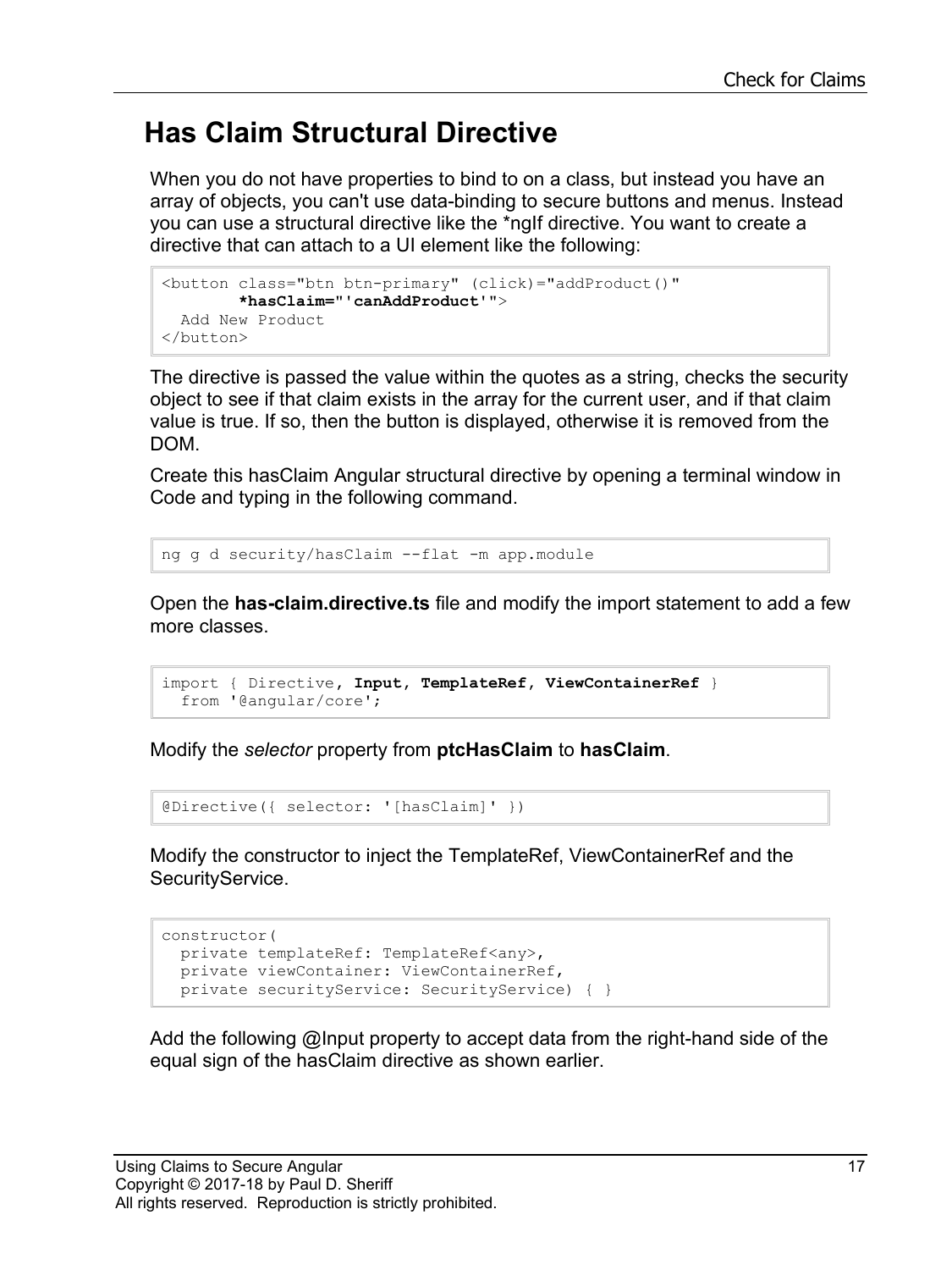```
@Input() set hasClaim(claimType: any) {
  if (this.securityService.hasClaim(claimType)) {
    // Add template to DOM
    this.viewContainer.createEmbeddedView(this.templateRef);
  } else {
    // Remove template from DOM
    this.viewContainer.clear();
  }
}
```
The @Input() decorator tells Angular to pass the value to this property defined in the directive. The claimType is passed to the hasClaim() method you created earlier in the security service class. If the claim exists, the UI element to which this directive is applied is displayed on the screen.

#### **Secure Add New Product Button**

Try out your new directive by opening the **product-list.component.ts** file and adding this directive to the Add New Product button as shown in the code below.

```
<button class="btn btn-primary" (click)="addProduct()"
        *hasClaim="'canAddProduct'">
  Add New Product
</button>
```
Don't forget to add the single quotes inside the double quotes. If you forget them, Angular is going to try to bind to a property in your component named *canAddProduct* which does not exist.

#### **Try it Out**

Save all your changes and go back to the browser. Click on the Login menu and login as "psheriff". Click on the Products menu and you should see the Add New Product button appear. Logout psheriff and login as "bjones". The Add New Product button should now be gone. You may specify the value you want the claim to be by adding a colon, followed by the value after the claim name.

```
<button class="btn btn-primary" (click)="addProduct()"
        *hasClaim="'canAddProduct:false'">
  Add New Product
</button>
```
If you now login as "psheriff", the Add New Product button is gone. Login as "bjones" and it should appear. Remove the ":false" from the claim after you have tested this out.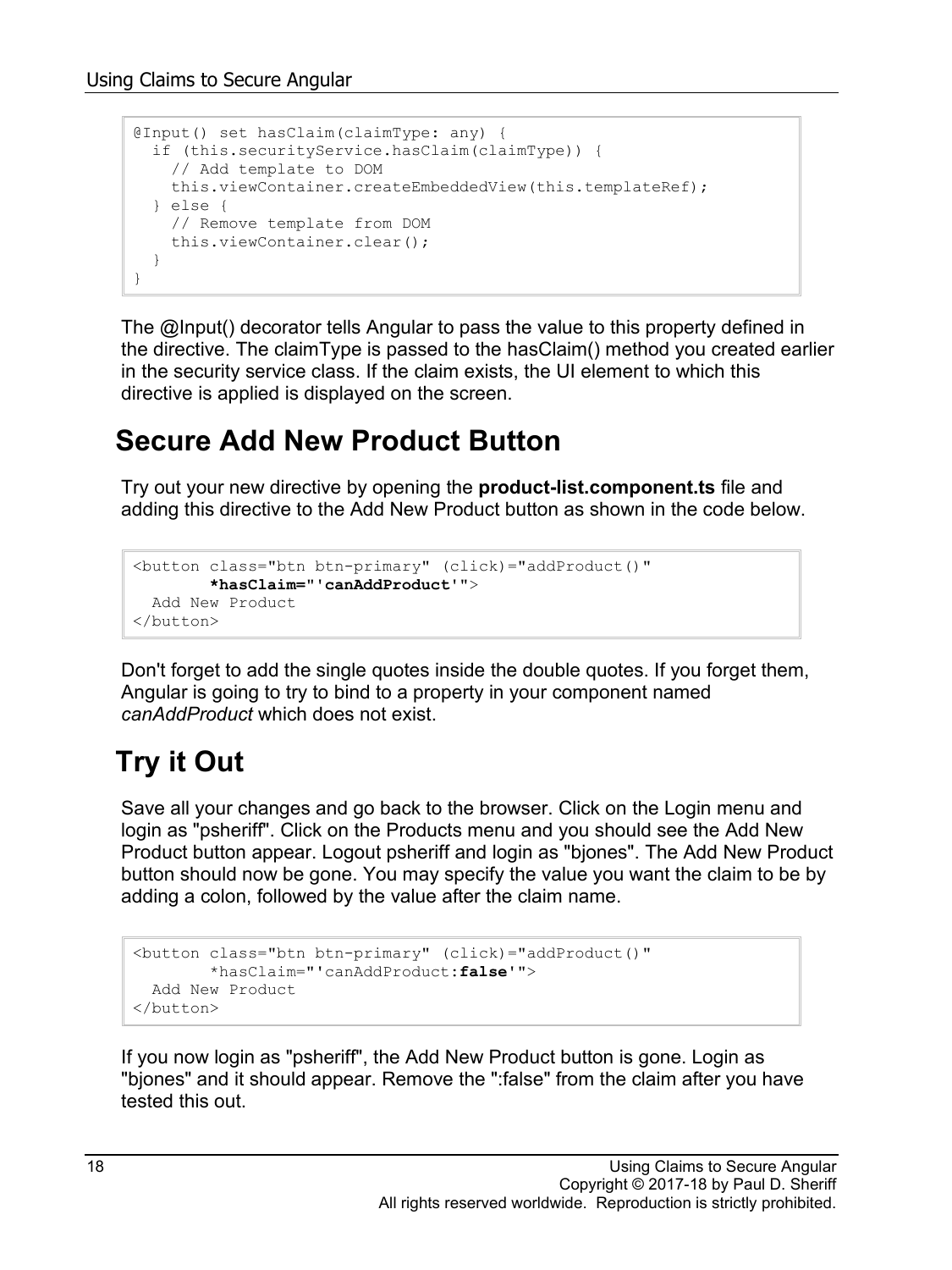## **Add Multiple Claims**

Sometimes your security requirements are such that you need to secure a UI element using multiple claims. For example, you want to display a button for people that have one claim, and for people that have another claim. To accomplish this, you need to pass an array of claims to the hasClaim directive as shown below.

```
*hasClaim="['canAddProduct', 'canAccessCategories']"
```
You need to modify the hasClaim method in the SecurityService class to check to see if just a single string value has been passed, or an array. Open the **security.service.ts** file and modify the hasClaim method to look like the following.

```
// This method can be called a couple of different ways
// *hasClaim="'claimType'" // Assumes claimValue is true
// *hasClaim="'claimType:value'" // Compares claimValue to value
// *hasClaim="['claimType1','claimType2:value',
                'claimType3']"
hasClaim(claimType: any, claimValue?: any) {
  let ret: boolean = false;
   // See if an array of values was passed in.
   if (typeof claimType === "string") {
    ret = this.isClaimValid(claimType, claimValue);
   }
  else {
     let claims: string[] = claimType;
     if (claims) {
      for (let index = 0; index < claims.length; index++) {
         ret = this.isClaimValid(claims[index]);
         // If one is successful, then let them in
         if (ret) {
           break;
 }
       }
     }
   }
   return ret;
}
```
As you now have two different data types that can be passed to the hasClaim() method, use the typeof operator to check if the *claimType* parameter is a string. If it is, call the isClaimValid() method passing in the two parameters. If it is not a string, assume it is an array. Cast the *claimType* parameter into a string array named claims. Verify it is an array, then loop through each element of the array and pass each element to the isClaimValid() method. If even one claim matches, then return a true from this method so the UI element is displayed.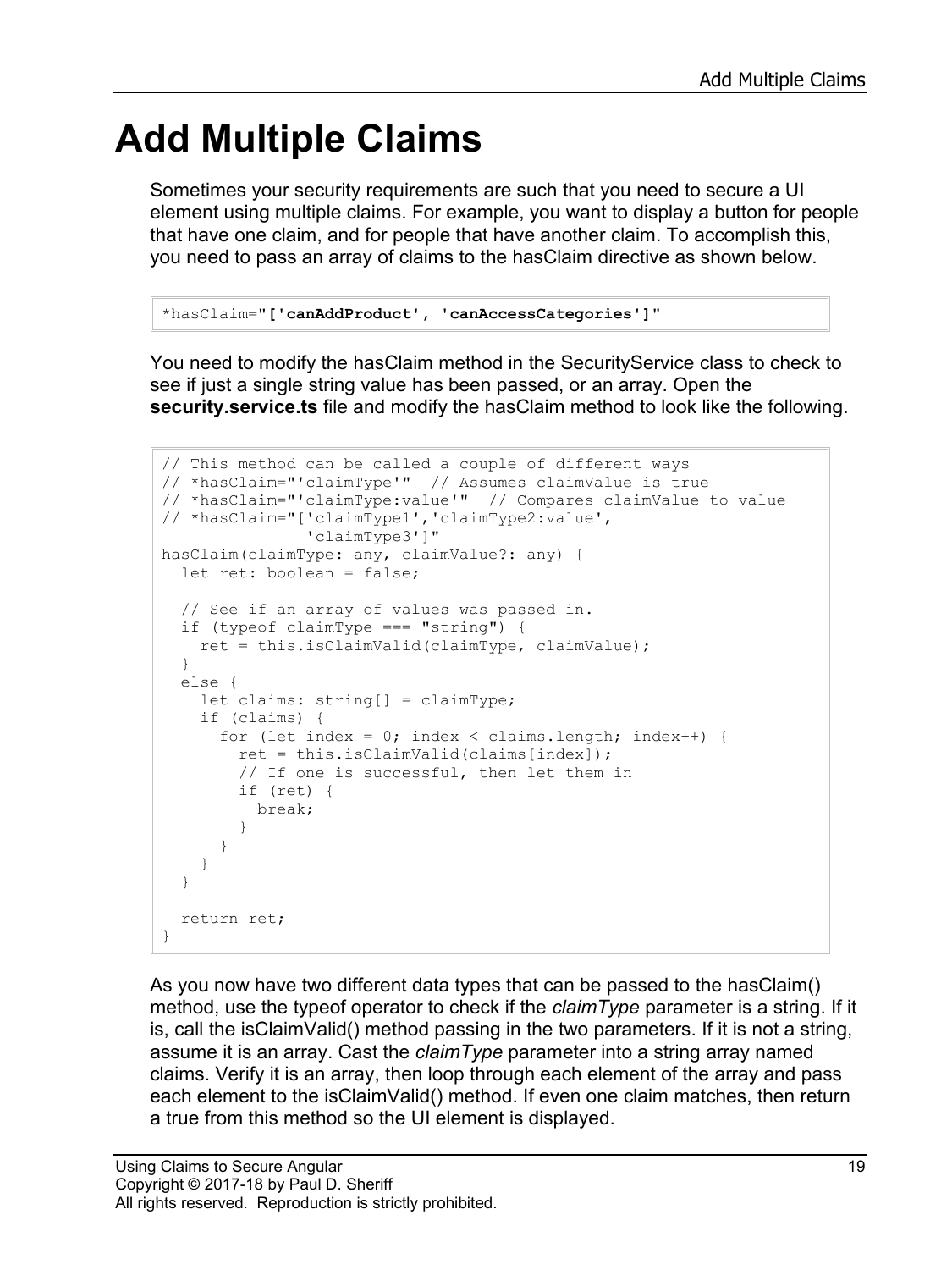#### **Secure Other Buttons**

Open the **product-list.component.html** file and modify the Add New Product button to use an array.

```
*hasClaim="['canAddProduct', 'canAccessCategories']"
```
Open the **product-detail.component.html** file and modify the Save button.

```
<button class="btn btn-primary" (click)="saveData()"
        *hasClaim="'canSaveProduct'">
  Save
</button>
```
Open the **category-list.component.html** file and modify the Add New Category button.

```
<button class="btn btn-primary" (onclick)="addCategory()"
         *hasClaim="'canAddCategory'">
  Add New Category
</button>
```
## **Try it Out**

Save all the changes in your application and go back to your browser. Login as "bjones" and because he has the canAccessCategories claim, he is allowed to view the Add New Product button. Change the hasClaim attribute in the **productlist.component.html** file so it is a single value again.

```
*hasClaim="'canAddProduct'"
```
## **Try it Out**

Save all the changes and test the application to make sure that when you are logged in with the correct user, you see the correct buttons.

## **Create Observer Pattern**

One consideration when using a structural directive that passes in a string value, instead of binding to a property on the component, is that if the securityObject gets a new set of claims due to a change in who is logged in, there is no automatic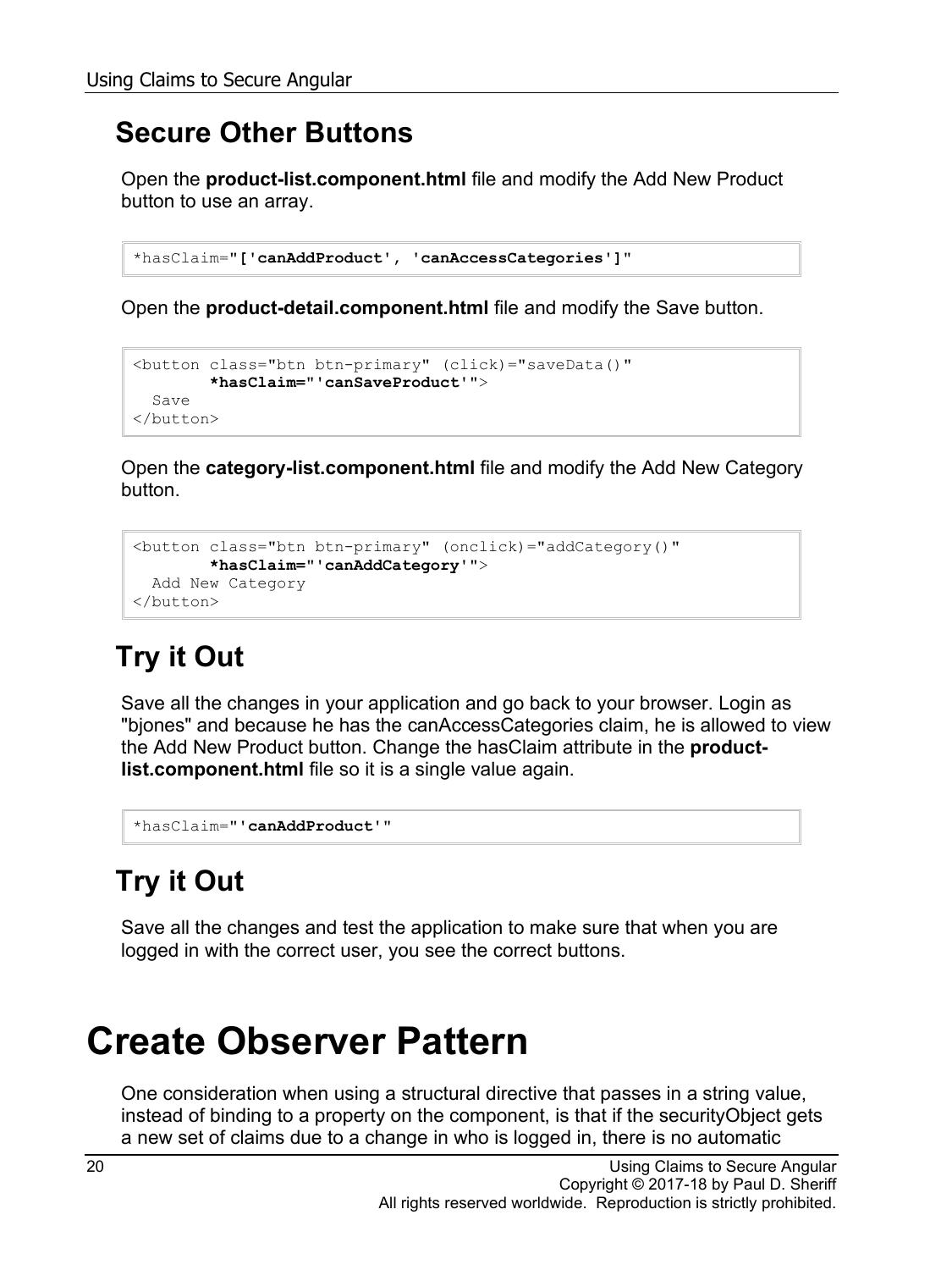refresh since there is no binding. This means that you need to come up with some other mechanism to inform the AppComponent page that claims have changed and any menus that are secured, need to potentially be re-displayed, or hidden. One method you can employ is an observer pattern where you inform any observers of the *securityObject* property in the security service that something has changed.

Open the **security.service.ts** file and add the following import statement. This BehaviorSubject class from RxJS allows you to setup an observable and an observer. The reason to use a BehaviorSubject as opposed to a normal Observable is a BehaviorSubject allows you to send a message to any observers.

```
import { BehaviorSubject } from 'rxjs/BehaviorSubject';
```
Create a private property named *hasChanged* and assign it to a generic number of the type of BehaviorSubject. Assign that object an initial value of zero. It doesn't matter what the initial value is.

private hasChanged = new BehaviorSubject<number>(0);

Next, create a public observable called *securityReset*. It is this public property that any observer can subscribe to receive changes to the value.

```
securityReset = this.hasChanged.asObservable();
```
When a new user logs in, you want to inform any observer that the *securityObject* property has received a new set of claims, and a new user. To inform them, call the next() method on the private *hasChanged* property and pass in any value.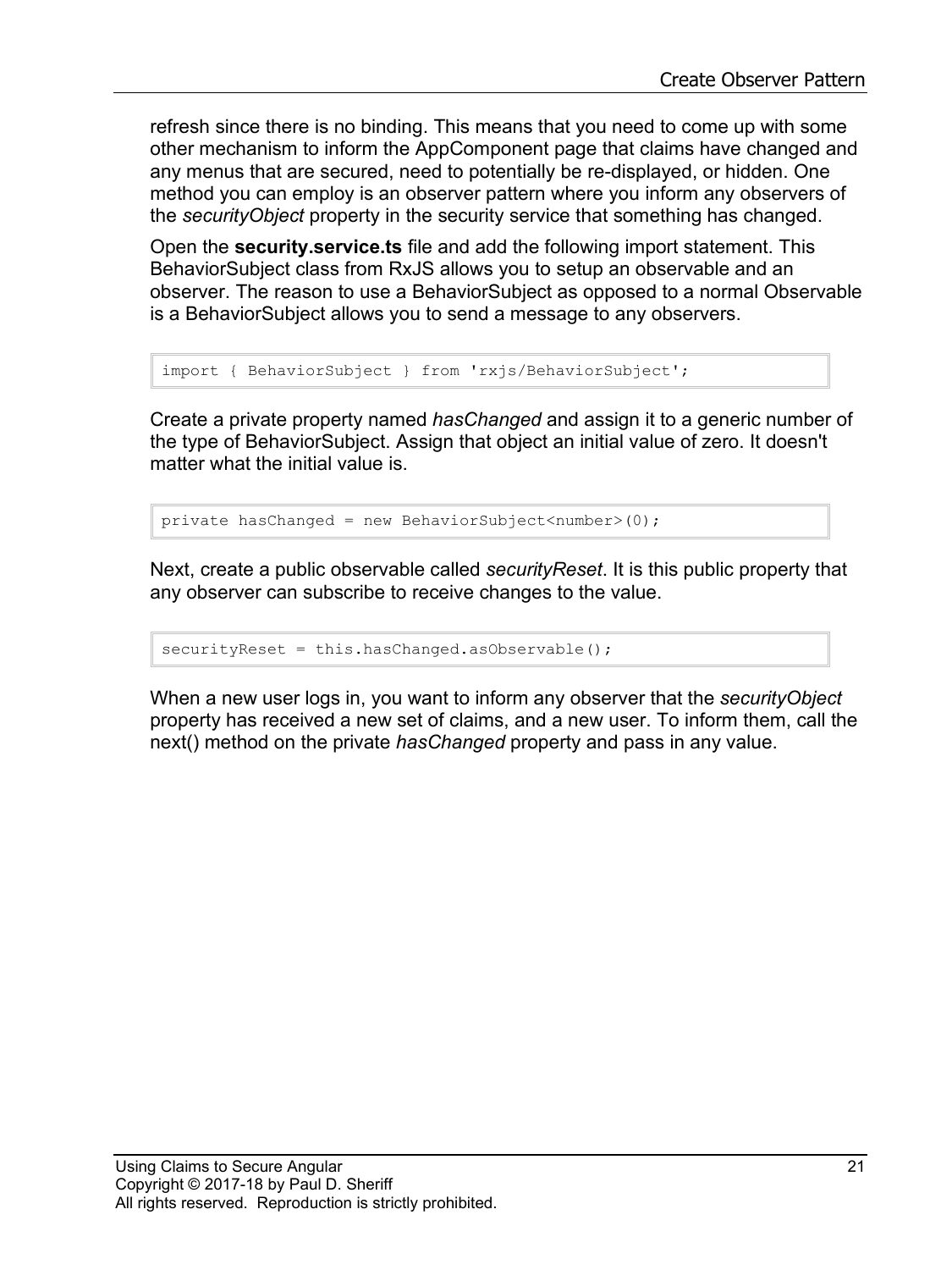```
login(entity: AppUser): Observable<AppUserAuth> {
  // Initialize security object
  this.resetSecurityObject();
  // Use object assign to update the current object
  // NOTE: Don't create a new AppUserAuth object
         because that destroys all references to object
  Object.assign(this.securityObject,
   LOGIN MOCKS.find(user => user.userName.toLowerCase() ===
     entity.userName.toLowerCase()));
  if (this.securityObject.userName !== "") {
    // Store into local storage
    localStorage.setItem("bearerToken",
      this.securityObject.bearerToken);
     // Inform everyone that the security object has changed.
     this.hasChanged.next(0);
  }
  return of<AppUserAuth>(this.securityObject);
}
```
Modify the resetSecurityObject() method to also inform all observers that the *securityObject* property has changed.

```
resetSecurityObject(): void {
  this.securityObject.userName = "";
   this.securityObject.bearerToken = "";
   this.securityObject.isAuthenticated = false;
   this.securityObject.claims = [];
 // Inform everyone that the security object has changed.
  this.hasChanged.next(0);
   localStorage.removeItem("bearerToken");
}
```
## **Secure Menus**

Now that you have a method to communicate that the *securityObject* property in the security service class have changed, you may now secure the menus in the app.component.html file. For each menu you wish to secure, you are going to create a property for each one. When the *securityObject* changes you query the security service class to see if the corresponding claim for that property is true or false. If the value is true, then the menu property is updated and the menu is displayed, and vice versa. Open **app.component.html** file and add the \*ngIf directive to the two menu items.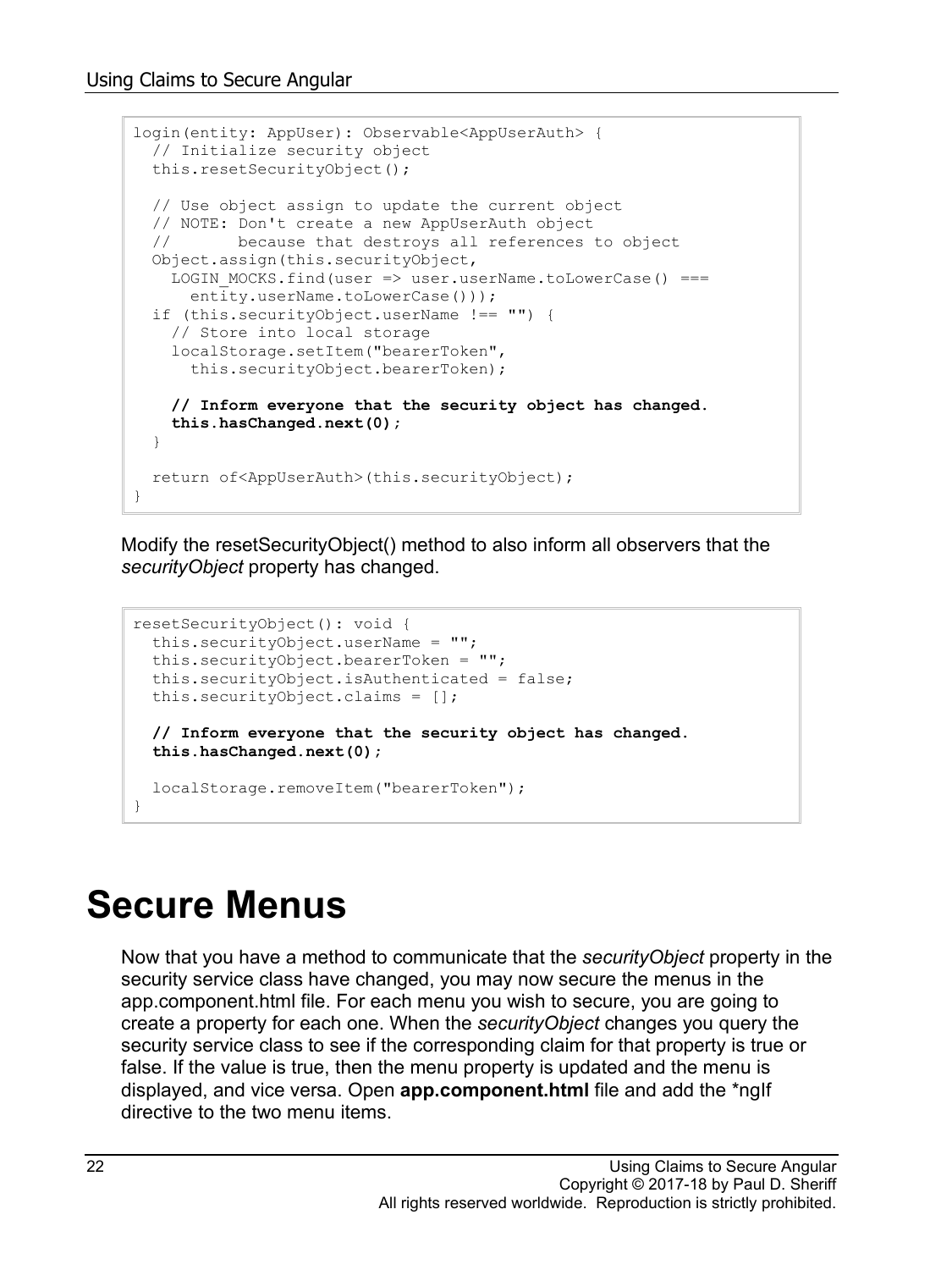```
\langleli\rangle <a routerLink="/products"
      *ngIf="canAccessProducts">Products</a>
\langle/li><li>
   <a routerLink="/categories"
      *ngIf="canAccessCategories">Categories</a>
\langle/li>
```
Open the **app.component.ts** file and modify the first import statement to add a couple of interfaces. Also, import the Subscription class from RxJS. This helps you setup an observer to the *securityObject* property in the security service class.

```
import { Component, OnInit, OnDestroy } from '@angular/core';
import { Subscription } from 'rxjs/Subscription';
```
Modify the class definition to add the two additional methods you need to add to use the observer pattern.

```
export class AppComponent implements OnInit, OnDestroy
```
Add three new properties; *subscription, canAccessProducts, canAccessCategories*. The *subscription* property is used as the observer to the securityObject in the security service class. The other two properties are for binding to the menus in the app.component.html file.

```
subscription: Subscription;
canAccessProducts: boolean = false;
canAccessCategories: boolean = false;
```
Add an updateProperties() method to update each of the menu properties by calling the hasClaim() method in the security service class.

```
private updateProperties() {
  this.canAccessProducts =
    this.securityService.hasClaim("canAccessProducts", "true");
 this.canAccessCategories = 
    this.securityService.hasClaim("canAccessCategories", "true");
}
```
Add an ngOnInit() method and setup your observer in this method. During the subscribe you call the updateProperties() method to modify the values in those menu properties each time the *securityObject* property changes in the security service class.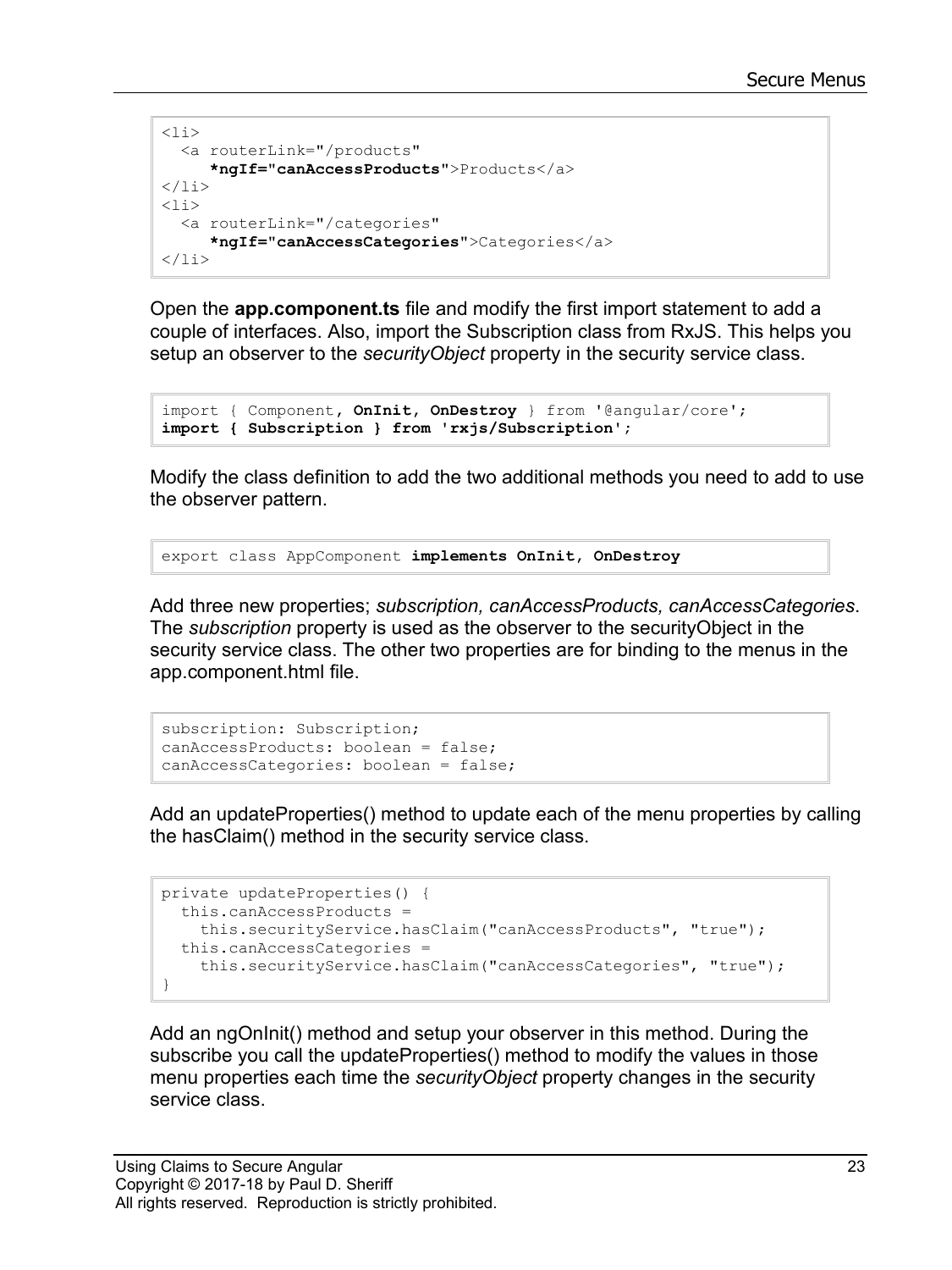```
ngOnInit() {
  this.subscription = this.securityService.securityReset
    subscript (() \Rightarrow this.updateProperties());
}
```
When you are explicitly creating your own subscription and not using something created by Angular, you need to unsubscribe from that subscription when you are done. Add an ngOnDestroy() method to this class and call the unsubscribe() method when this component is destroyed.

```
ngOnDestroy() {
   // prevent memory leak when component is destroyed
   this.subscription.unsubscribe();
}
```
## **Try it Out**

Save all your changes, go to the browser and try logging in and out using the different user names. Every time you login and logout, the menus should change.

## **Secure Routes Using a Guard**

Even though you can control the visibility of menu items, just because you can't click on them doesn't mean you can't get to the route. You can type the route directly into the browser address bar and you can get to the products page even if you don't have the *canAccessProducts* claim.

To protect the routes based on claims, you need to build a Route Guard. A Route Guard is a special class in Angular to determine if a page can be activated, or even deactivated. Let's learn how to build a CanActivate guard. Open a terminal and create a new guard named AuthGuard.

```
ng g g security/auth --flat -m app.module
```
To protect a route, open the **app-routing.module.ts** file and add the *canActivate* property to those paths you wish to secure. You pass one or many guards to this property. In this case, add the AuthGuard class to the array of guards. For each route, specify the name of the claim to check that is associated with this route. Add a data property and pass in a property named *claimType* and set the value to the name of the claim associated with the route. This *data* property is passed to each Guard listed in the *canActivate* property.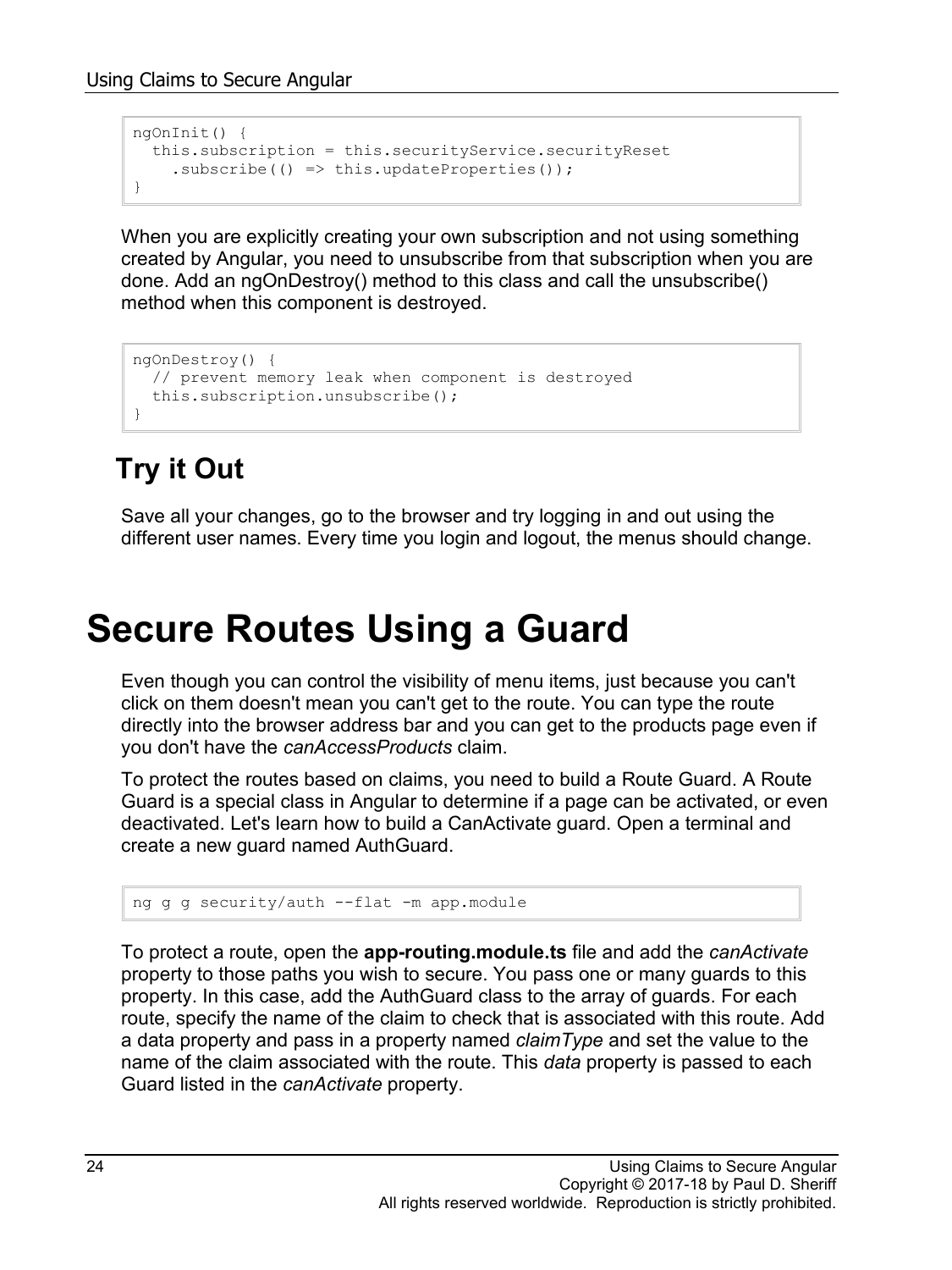```
{ 
  path: 'products', 
  component: ProductListComponent,
   canActivate: [AuthGuard],
   data: {claimType: 'canAccessProducts'}
},
{ 
   path: 'productDetail/:id',
   component: ProductDetailComponent,
   canActivate: [AuthGuard],
   data: { claimType: 'canAccessProducts'}
},
{
   path: 'categories',
   component: CategoryListComponent,
   canActivate: [AuthGuard],
   data: { claimType: 'canAccessCategories'}
},
```
#### **Authorization Guard**

Let's write the appropriate code in the AuthGuard to secure the route. Since you are going to need to access the property passed in via the data property, open the **auth-guard.ts** file and add a constructor to inject the SecurityService.

constructor(private securityService: SecurityService) { }

Modify the canActivate() method to retrieve the *claimType* property in the data property. Remove the "return true" statement and add the following lines of code in its place.

```
canActivate(
  next: ActivatedRouteSnapshot,
 state: RouterStateSnapshot): Observable<br/>boolean> |
                                Promise<boolean> | boolean {
  // Get claim type on security object to check
  let claimType: string = next.data["claimType"];
   // Check security claim
  return this.securityService.hasClaim(claimType, "true");
}
```
Retrieve the *claimType* to validate using the *data* property on the ActivatedRouteSnaphot object passed into this method. A true value returned from this guard means the user has the right to navigate to this route.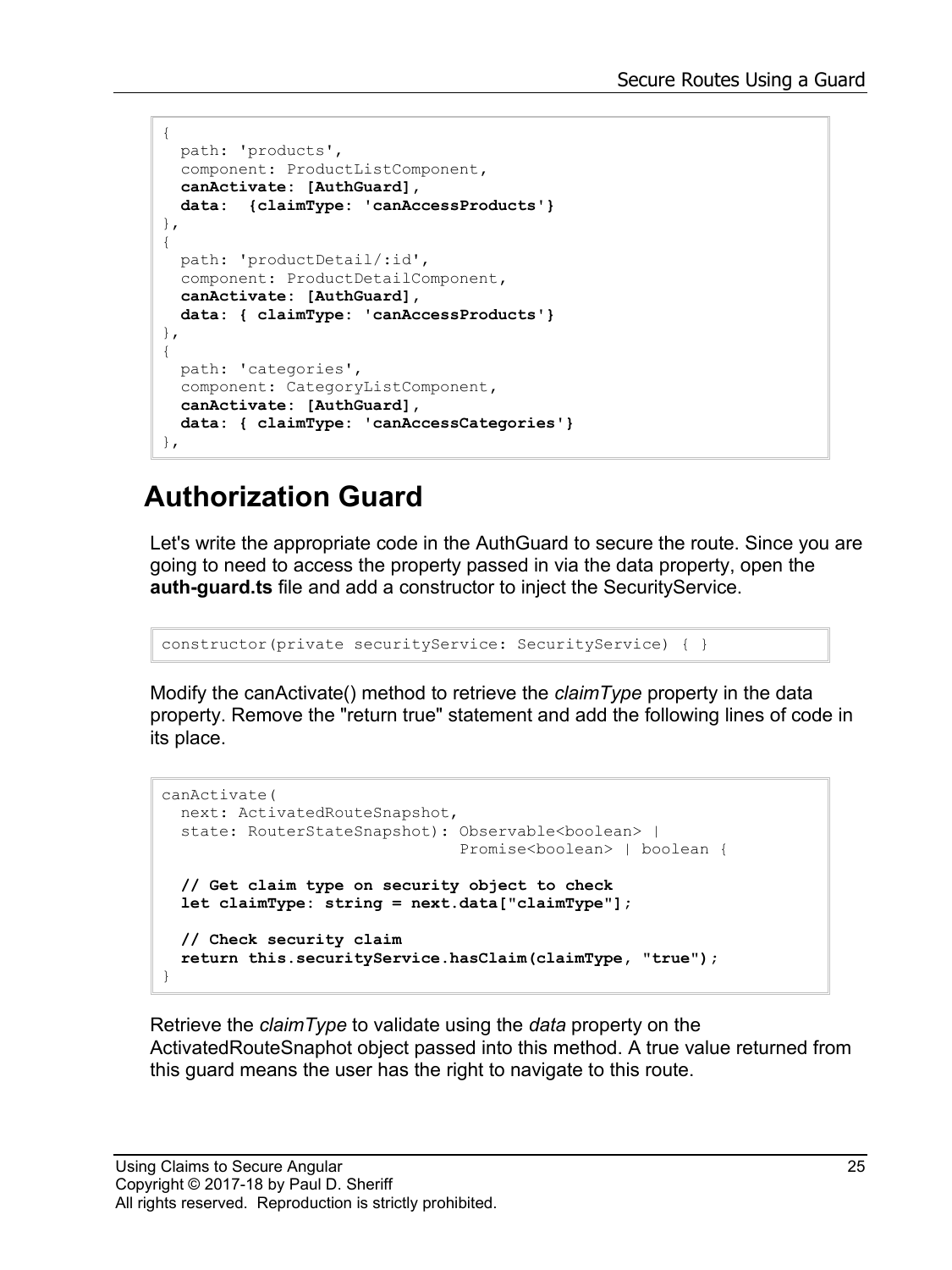### **Try it Out**

Save all the changes you have made and go to the browser and type directly into the browser address bar **http://localhost:4200/products**. If you are not logged in, you are not able to get to the products page. Your guard is working; however, it ends up displaying a blank page. It would be better to redirect to the login page.

# **Redirect to Login Page**

To redirect to the login page, modify the AuthGuard class to perform the redirection if the user is not authorized for the current route. Open the **auth-guard.ts** file and inject the Router service into the constructor.

```
constructor(private securityService: SecurityService,
  private router: Router) { }
```
Modify the canActivate() method. Remove the current **return** statement and replace it with the following lines of code.

```
if (this.securityService.securityObject.isAuthenticated 
     && this.securityService.hasClaim(claimType)) {
  return true;
}
else {
  this.router.navigate(['login'], 
     { queryParams: { returnUrl: state.url } });
  return false;
}
```
If the user is authenticated and authorized, the Guard returns a true and Angular goes to the route. Otherwise, use the Router object to navigate to the login page. Pass the current route the user was attempting to view as a query parameter. This places the route on the address bar for the login component to retrieve and use to go to the route requested after a valid login.

### **Try it Out**

Save all your changes, go to the browser, and type directly into the browser address bar http://localhost:4200/products. The page will reset, and you will be directed to the login page. You should see a returnUrl parameter in the address bar. You can login, but you won't be redirected to the products page, you need to add some code to the login component.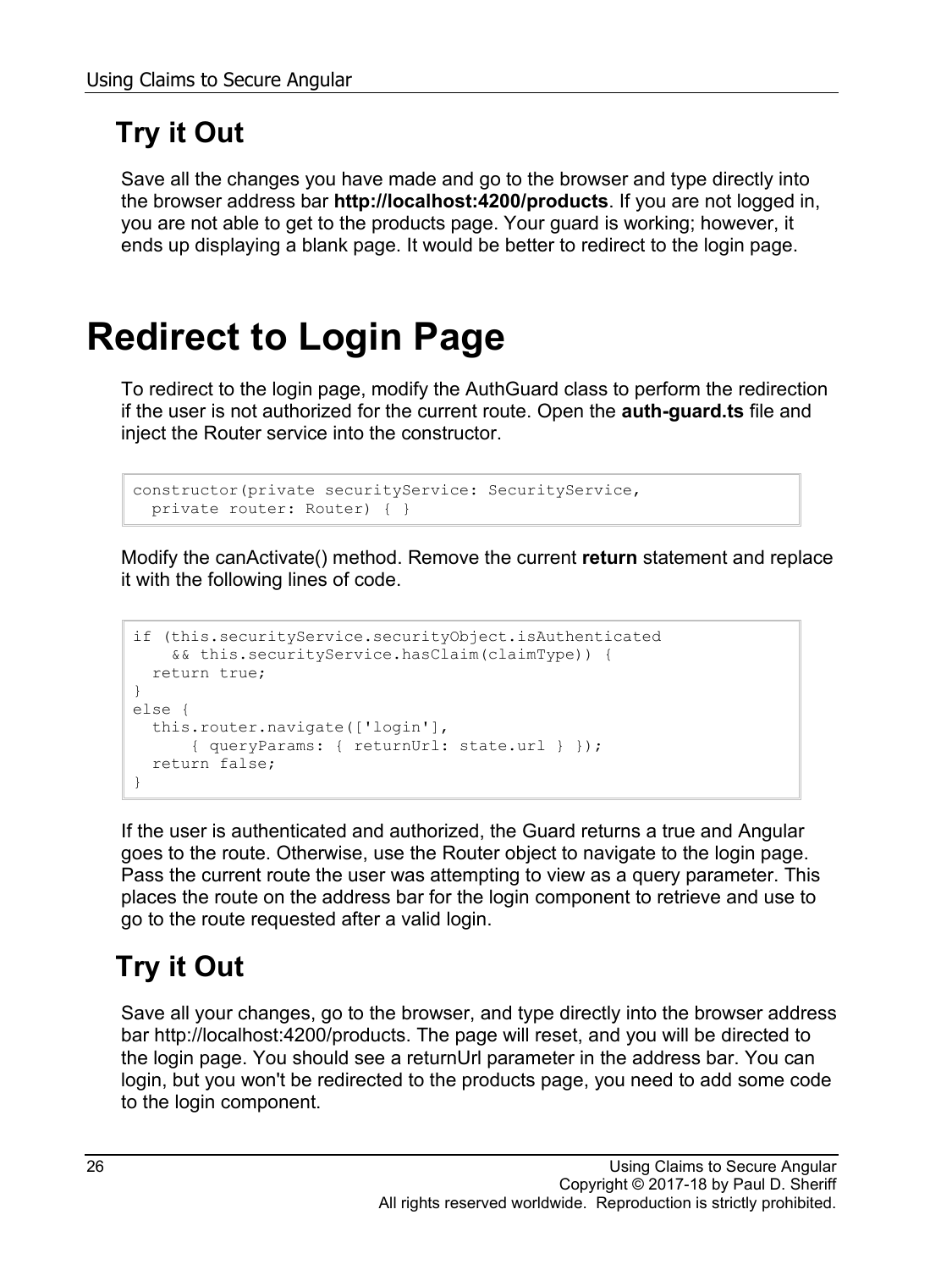## **Redirect Back to Requested Page**

If the user logs in with the appropriate credentials that allows them to get to the requested page, then you want to direct them to that page after login. The LoginComponent class should return the *returnUrl* query parameter and attempt to navigate to that route after successful login. Open the **login.component.ts** file and inject the ActivatedRoute and the Router objects into the constructor.

```
constructor(private securityService: SecurityService,
            private route: ActivatedRoute,
             private router: Router) { }
```
Add a property to this class to hold the return url, if any, that is retrieved from the address bar.

```
returnUrl: string;
```
Add a line to the ngOnInit() method to retrieve this *returnUrl* query parameter. If you click on the Login menu directly, the queryParamMap.get() method returns a null.

```
ngOnInit() {
  this.returnUrl = 
      this.route.snapshot.queryParamMap.get('returnUrl');
}
```
Locate the login() method and add code after setting the *securityObject* to test for a valid url and to redirect to that route if there is one.

```
login() {
   localStorage.removeItem("bearerToken");
   this.securityService.login(this.user)
    .subscribe(resp \Rightarrow {
      this.securityObject = resp;
       if (this.returnUrl) {
         this.router.navigateByUrl(this.returnUrl);
 }
     });
}
```
### **Try it Out**

Save all your changes, go to the browser, and type directly into the browser address bar **http://localhost:4200/products** and you will be directed to login page. Login as "psheriff" and you are redirected to the products list page.